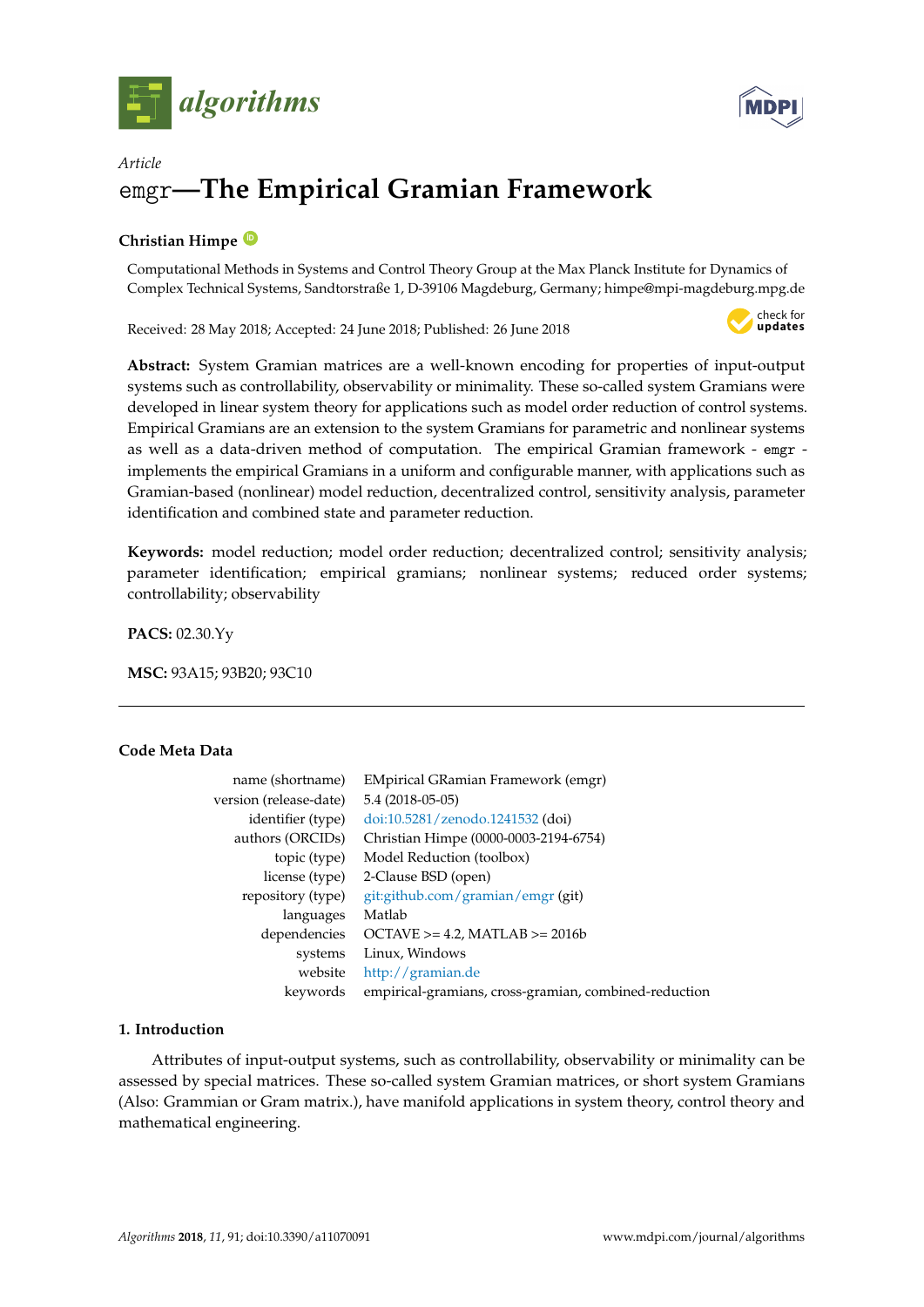Originally, Gramian-based methods were developed for linear systems [\[1\]](#page-22-0). The empirical Gramian matrices [\[2\]](#page-22-1) are an extension of Gramian-based methods to nonlinear and parametric systems. This work summarizes the **em**pirical **Gr**amian framework (emgr) [\[3\]](#page-22-2), a compact software toolbox, which implements various types of empirical Gramians as well as the related empirical covariance matrices.

An important use of empirical Gramian matrices is model order reduction (MOR), utilizing the capability of system Gramians to quantify the input-output importance of the underlying system's states based on controllability and observability. Several variants of Gramian-based model reduction are available, for example:

- Linear Model Order Reduction [\[4\]](#page-22-3),
- Robust Model Reduction [\[5\]](#page-22-4),
- Parametric Model Order Reduction (pMOR) [\[6\]](#page-22-5),
- Nonlinear Model Order Reduction (nMOR) [\[2](#page-22-1)[,7–](#page-22-6)[9\]](#page-23-0),
- Second-Order System Model Reduction [\[10\]](#page-23-1),
- Combined State and Parameter Reduction [\[11\]](#page-23-2).

Beyond model reduction, (empirical) system Gramians can also be utilized for tasks like:

- Sensitivity Analysis [\[12,](#page-23-3)[13\]](#page-23-4),
- Parameter Identification [\[14](#page-23-5)[,15\]](#page-23-6),
- Decentralized Control [\[16](#page-23-7)[–18\]](#page-23-8),
- Optimal Sensor Placement [\[19,](#page-23-9)[20\]](#page-23-10), Optimal Actuator Placement [\[21\]](#page-23-11),
- Optimal Control [\[22\]](#page-23-12), Model Predictive Control [\[23\]](#page-23-13),
- Nonlinearity Quantification [\[24](#page-23-14)[,25\]](#page-23-15).

In addition, various system invariants and indices are computable using system Gramians, and thus also by empirical Gramians:

- System gain [\[12\]](#page-23-3),
- Cauchy index [\[26](#page-23-16)[,27\]](#page-23-17),
- Information entropy index [\[28\]](#page-23-18),
- Nyquist plot enclosed area [\[29\]](#page-23-19),
- System Frobenius norm and ellipsoid volume [\[30\]](#page-23-20),
- System  $H_2$ -norm [\[31\]](#page-24-0).

This wide range of applications and the compatibility to nonlinear systems make empirical Gramians a versatile tool in many system-theoretic computations. Furthermore, the empirical Gramians provide a data-driven method of computation with close relations to proper orthogonal decomposition (POD) and balanced POD (bPOD) [\[32](#page-24-1)[,33\]](#page-24-2).

Various (Matlab) implementations are available for the computation of linear system Gramians by the solution of associated matrix equations, such as the basic sylvester command, the gram, lyap and covar commands from the MATLAB Control Toolbox [\(http://mathworks.com/products/control\)](http://mathworks.com/products/control) and OCTAVE Control Package [\(http://octave.sourceforge.net/control\)](http://octave.sourceforge.net/control). For empirical Gramians, the only other generic implementation, to the author's best knowledge, is [\[34\]](#page-24-3), which provides only the empirical controllability Gramian and the empirical observability Gramian, but *not* any empirical cross Gramian (see Sections [3.1.3](#page-7-0) and [3.1.4\)](#page-7-1). This makes emgr the unique (open-source) implementation of all three: the empirical controllability Gramian  $W_C$ , the empirical observability Gramian  $W_O$  and the empirical cross Gramian  $W_X$  (sometimes also symbolized by  $W_{CO}$  and  $X_{CG}$ ).

Lastly, it is noted that the term *empirical Gramian* is used as an umbrella term for the original empirical Gramians [\[2\]](#page-22-1), the empirical covariance matrices [\[35\]](#page-24-4), modified empirical Gramians [\[36\]](#page-24-5) or local Gramians [\[37\]](#page-24-6).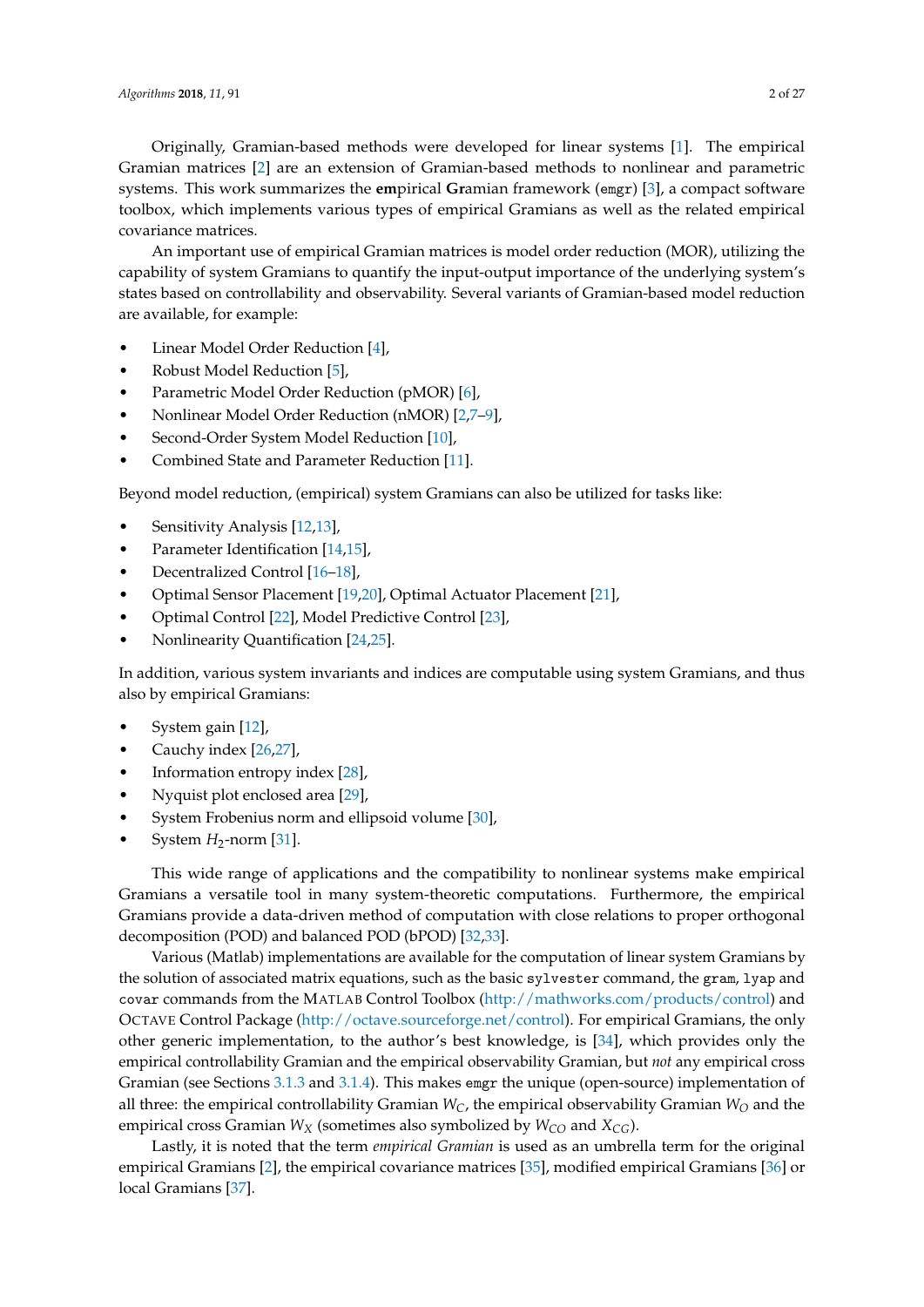#### *1.1. Aim*

After its initial version 1.0 (2013) release, accompanied by [\[38\]](#page-24-7), the empirical Gramian framework (emgr is also listed in the **Oberwolfach References on Mathematical Software** (ORMS), no. 345: [http://orms.mfo.de/project?id=345.](http://orms.mfo.de/project?id=345)) has been significantly enhanced. Apart from extended functionality and accelerated performance, various new concepts and features were implemented. Now, with the release of version 5.4 (2018) [\[3\]](#page-22-2), this is a follow-up work illustrating the current state of emgr and its applicability, as well as documenting the flexibility of this toolbox. In short, the major changes involve:

- Non-symmetric cross Gramian variant,
- linear cross Gramian variant,
- distributed cross Gramian variant and interface,
- inner product kernel interface,
- time-integrator interface,
- time-varying system compatibility,
- tensor-based trajectory storage,
- functional paradigm software design.

#### *1.2. Outline*

This work is structured as follows: In Section [2](#page-2-0) the empirical Gramian's main application, projection-based model order reduction, is briefly described; followed by Section [3,](#page-4-0) presenting the mathematical definitions of the computable empirical Gramians. Section [4](#page-11-0) summarizes the design decision for emgr, while Section [5](#page-12-0) documents usage and configuration. Numerical examples are demonstrated in Section [6](#page-18-0) and lastly, in Section [7,](#page-21-0) a short concluding remark is given.

# <span id="page-2-0"></span>**2. Mathematical Preliminaries**

The mathematical objects of interest are nonlinear parametric input-output systems, which frequently occur in physical, chemical, biological and technical models or spatially discretized partial differential equations (PDE). These control system models consist of a dynamical system (typically on R, i.e., an ordinary differential equation (ODE)) as well as an output function, and maps the input  $u:\mathbb{R}_{>0}\to\mathbb{R}^M$  via the state  $x:\mathbb{R}_{>0}\to\mathbb{R}^N$  to the output  $y:\mathbb{R}_{>0}\to\mathbb{R}^Q$ :

<span id="page-2-1"></span>
$$
\begin{aligned} \dot{x}(t) &= f(t, x(t), u(t), \theta), \\ y(t) &= g(t, x(t), u(t), \theta). \end{aligned} \tag{1}
$$

The potentially nonlinear vector-field  $f:\R_{>0}\times\R^N\times\R^M\times\R^P\to\R^N$  and output functional  $g:\R_{>0}\times \R^N\times \R^M\times \R^P\to \R^Q$  both depend on the time  $t\in\R_{>0}$ , the state  $x(t)$ , input or control  $u(t)$ and the parameters  $\theta \in \mathbb{R}^P$ . Together with an initial condition  $x(0)=x_0 \in \mathbb{R}^N$ , this setup constitutes an initial value problem.

# *Model Reduction*

The aim of model reduction is the algorithmic computation of surrogate reduced order models with lower computational complexity or memory footprint than the original full order model. For the sake of brevity, only combined state and parameter reduction is summarized here, which includes state-space reduction, parametric state-space reduction and parameter-space reduction as special cases; for an elaborate layout see [\[39\]](#page-24-8).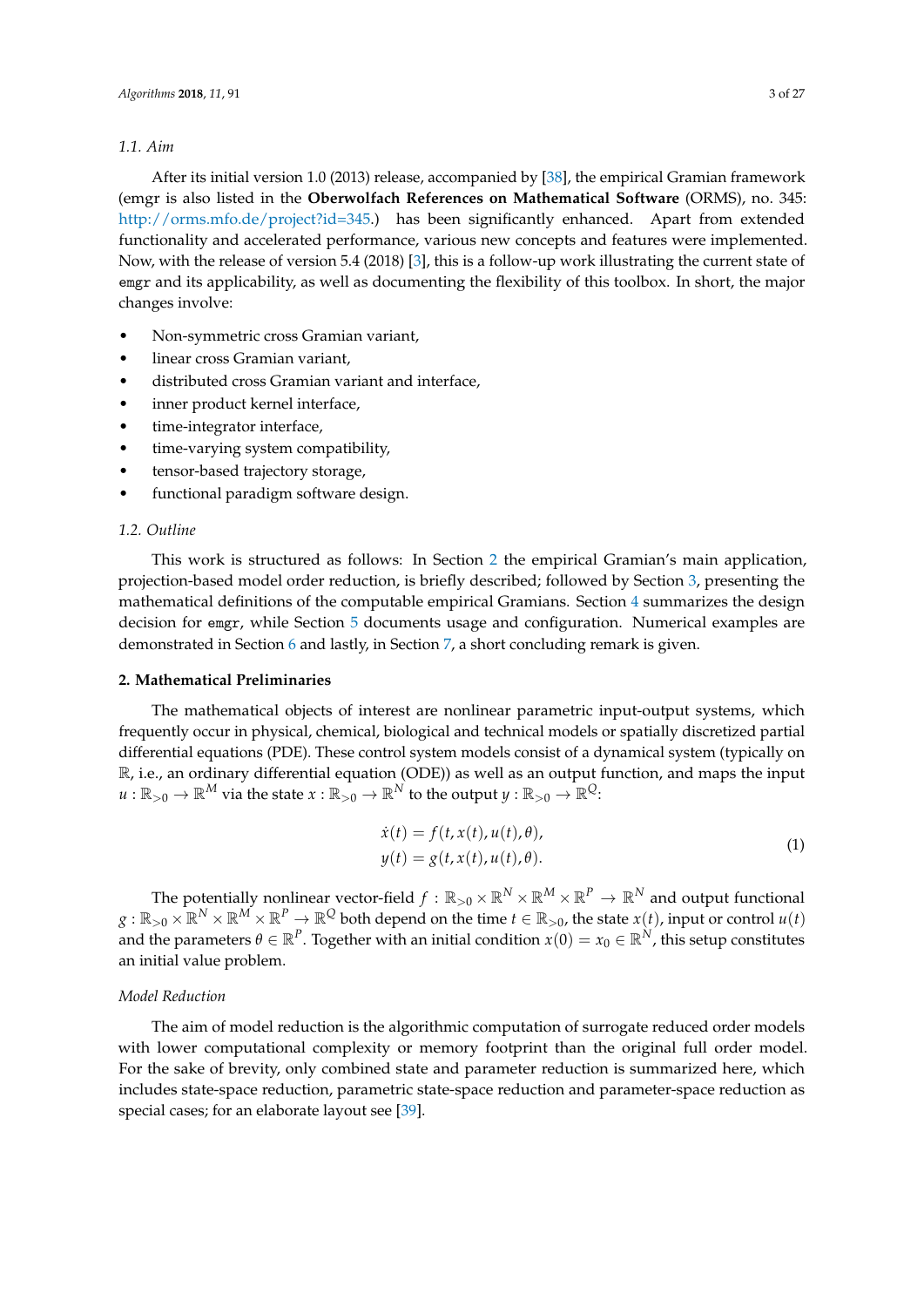Given the general, possibly nonlinear, input-output system [\(1\)](#page-2-1), a combined state and parameter reduced order model:

$$
\begin{aligned} \dot{x}_r(t) &= f_r(t, x_r(t), u(t), \theta_r), \\ \tilde{y}(t) &= g_r(t, x_r(t), u(t), \theta_r), \\ x_r(0) &= x_{r,0}, \end{aligned}
$$

with a reduced state  $x_r : \mathbb{R}_{>0} \to \mathbb{R}^n$ ,  $n \ll N$ , and a reduced parameter  $\theta_r \in \mathbb{R}^p$ ,  $p \ll P$ , is sought. Accordingly, a reduced vector-field  $f_r:\R_{>0}\times\R^n\times\R^M\times\R^p\to\R^n$  and a reduced output functional  $g_r:\R_{>0}\times\R^n\times\R^M\times\R^p\to\R^Q$  describe the reduced system, for which the reduced system's outputs  $\tilde{y}:\mathbb{R}_{>0}\to\mathbb{R}^Q$  should exhibit a small error compared to the full order model, yet preserving the parameter dependency:

$$
\|y(\theta)-\tilde{y}(\theta_r)\| \ll 1.
$$

A class of methods to obtain such a reduced order model with the associated requirements is described next.

### Projection-Based Combined Reduction

Projection-based combined state and parameter reduction is based on (bi-)orthogonal truncated projections for the state- and parameter-space respectively. The state-space trajectory *x*(*t*), not too far from a steady-state  $\bar{x}\in\mathbb{R}^N$ ,  $\bar{u}\in\mathbb{R}^M$ ,  $f(t,\bar{x},\bar{u},\theta)=0~~\forall t$ , is approximated affinely using truncated reducing and reconstructing projections  $U_1 \in \mathbb{R}^{N \times n}$  and  $V_1 \in \mathbb{R}^{N \times n}$ , with  $V_1^{\mathsf{T}} U_1 = \mathbb{1}_n$ :

$$
x_r(t) := V_1^{\mathsf{T}}(x(t) - \bar{x}) \Rightarrow x(t) \approx \bar{x} + U_1 x_r(t).
$$

The relevant parameter-space volume is also approximated by truncated reducing and reconstructing projections  $\Pi_1 \in \mathbb{R}^{P \times p}$  and  $\Lambda_1 \in \mathbb{R}^{P \times p}$ , with  $\Lambda_1^{\mathsf{T}} \Pi_1 = \mathbb{1}_p$ :

<span id="page-3-0"></span>
$$
\theta_r := \Lambda_1^{\mathsf{T}}(\theta - \bar{\theta}) \Rightarrow \theta \approx \bar{\theta} + \Pi_1 \theta_r,
$$

relative to a nominal parameter  $\bar{\theta}$ . Given these truncated projections, a projection-based reduced order model is then obtained by:

$$
\begin{aligned}\n\dot{x}_r(t) &= V_1^\mathsf{T} f(t, \bar{x} + U_1 x_r(t), u(t), \bar{\theta} + \Pi_1 \theta_r), \\
\tilde{y}(t) &= g(t, \bar{x} + U_1 x_r(t), u(t), \bar{\theta} + \Pi_1 \theta_r), \\
x_r(0) &= V_1^\mathsf{T} (x_0 - \bar{x}), \\
\theta_r &= \Lambda_1^\mathsf{T} (\theta - \bar{\theta}).\n\end{aligned}\n\tag{2}
$$

Thus, to obtain a projection-based reduced order model with respect to the state- and parameter-space, the overall task is determining the truncated projections  $U_1$ ,  $V_1$ ,  $\Lambda_1$  and  $\Pi_1$ .

It should be noted that this approach produces globally reduced order models, meaning *U*1, *V*1,  $\Lambda_1$ ,  $\Pi_1$  are valid over the whole operating region, which is an application-specific subspace of the Cartesian product of the full order state- and parameter-space  $\mathbb{R}^N\times\mathbb{R}^P$ .

#### Gramian-Based Model Reduction

Gramian-based model reduction approximates the input-output behavior of a system by removing the least controllable *and* observable state components. To this end, the system is transformed to a representation in which controllability and observability are balanced. Given a controllability Gramian *W<sup>C</sup>* (Section [3.1.1\)](#page-6-0) and observability Gramian *W<sup>O</sup>* (Section [3.1.2\)](#page-6-1) to an input-output system,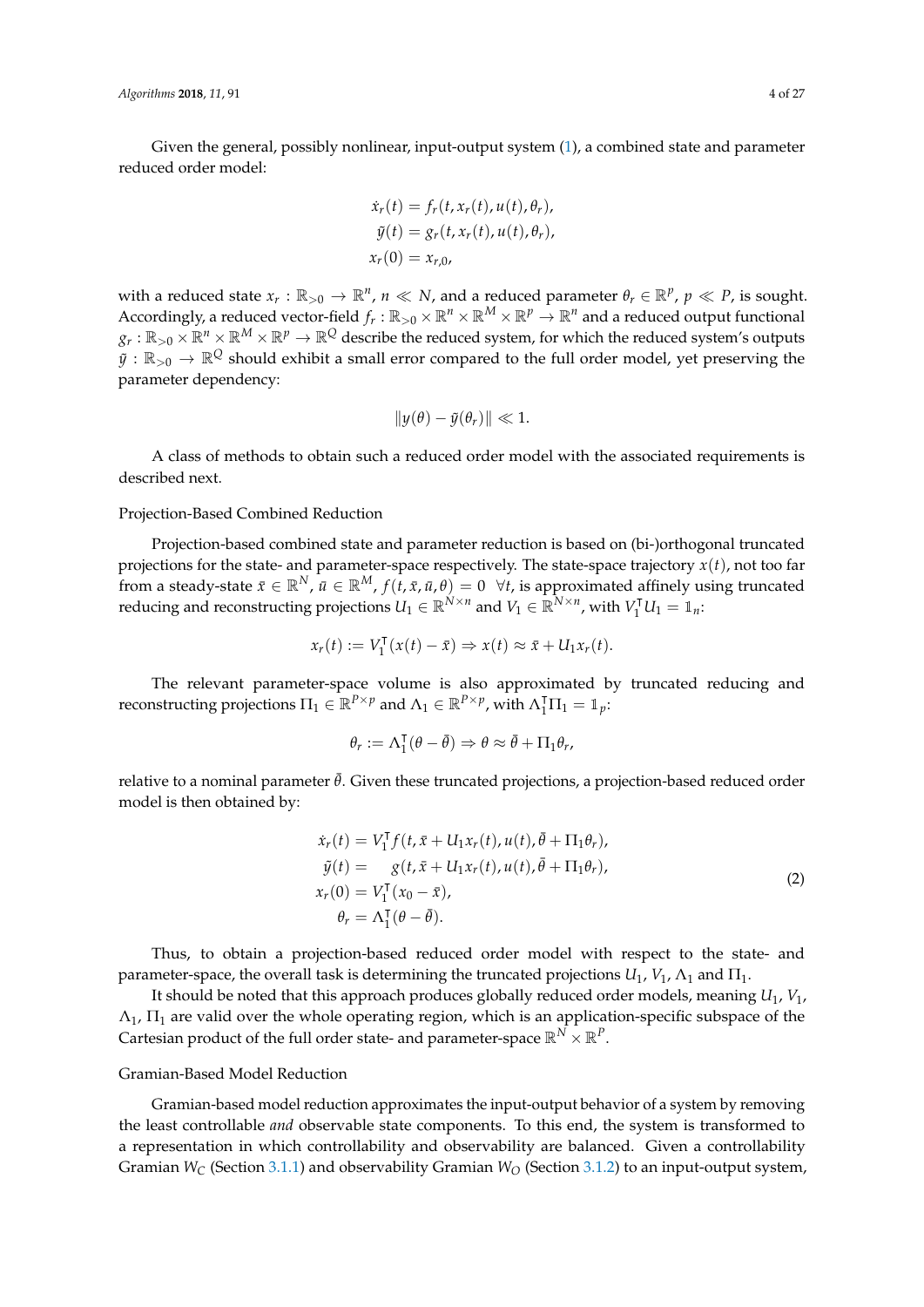a balancing transformation [\[4\]](#page-22-3) is computable; here in the variant from [\[40\]](#page-24-9), utilizing the singular value decomposition (SVD):

$$
W_C \stackrel{\text{SVD}}{=} U_C D_C U_C^{\mathsf{T}},
$$

$$
W_O \stackrel{\text{SVD}}{=} U_O D_O U_O^{\mathsf{T}}
$$

$$
\rightarrow U_C D_C^{\frac{1}{2}} U_C^{\mathsf{T}} U_O D_O^{\frac{1}{2}} U_O^{\mathsf{T}} = W_C^{\frac{1}{2}} W_O^{\frac{1}{2}} \stackrel{\text{SVD}}{=} U D V^{\mathsf{T}}.
$$

Partitioning the columns of *U* and *V* based on the Hankel singular values (HSV) in *D*,  $D_{ii} = \sigma_i > \sigma_{i+1}$ , which indicate the balanced state's relevance to the system's input-output behavior, into  $U_1\in\mathbb{R}^{N\times n}$ ,  $V_1\in\mathbb{R}^{N\times n}$  related to the large HSV and  $U_2\in\mathbb{R}^{N\times N-n}$ ,  $V_2\in\mathbb{R}^{N\times N-n}$  associated to the small HSV,

$$
U = \begin{pmatrix} U_1 & U_2 \end{pmatrix},
$$
  

$$
V = \begin{pmatrix} V_1 & V_2 \end{pmatrix},
$$

then discarding the partitions associated to small singular values  $\sigma_{n+1} \ll \sigma_n$ , corresponds to the balanced truncation method [\[4,](#page-22-3)[41\]](#page-24-10).

A cross Gramian *W<sup>X</sup>* (Section [3.1.4\)](#page-7-1) encodes both controllability and observability in a single linear operator. For a symmetric system, a balancing transformation can then be obtained from an eigenvalue decomposition (EVD) of the cross Gramian [\[42,](#page-24-11)[43\]](#page-24-12):

$$
W_X \stackrel{\text{EVD}}{=} UDV^\intercal.
$$

Alternatively, an approximate balancing transformation is obtained from an SVD of the cross Gramian [\[11](#page-23-2)[,44\]](#page-24-13):

$$
W_X \stackrel{\text{SVD}}{=} UDV^\intercal.
$$

The truncated projections, *U*<sup>1</sup> and *V*1, are obtained in the same way as for balanced truncation. Using only the left or only the right singular vectors of  $W_X$  for the (truncated) projections of the state-space, and their transpose as reverse transformation, results in orthogonal (Galerkin) projections [\[45\]](#page-24-14). This approach is called direct truncation method [\[11,](#page-23-2)[27\]](#page-23-17), i.e.,  $V := \widetilde{U}^{\intercal}$ .

Similarly, the parameter projection can be based on associated covariance matrices. A transformation aligning the parameters along their principal axes, resulting from an SVD of such a parameter covariance matrix *ω* [\[11,](#page-23-2)[46](#page-24-15)[,47\]](#page-24-16):

$$
\omega \stackrel{\text{SVD}}{=} \Pi \Delta \Lambda,
$$

yields truncatable projections given by the singular vectors, with partitioning of  $\Pi$  and  $\Lambda$  based on the singular values in ∆.

# <span id="page-4-0"></span>**3. Empirical Gramians**

Classically, the controllability, observability and cross Gramians are computed for linear systems by solving (linear) matrix equations. The empirical Gramians are a data-driven extension to the classic system Gramians, and do not depend on the linear system structure. Computing system Gramians empirically by trajectory simulations was already motivated in [\[4\]](#page-22-3), but systematically introduced in [\[2\]](#page-22-1). The central idea behind the empirical Gramians is the averaging over local Gramians for any varying quantity, such as inputs, initial states, parameters or time-dependent components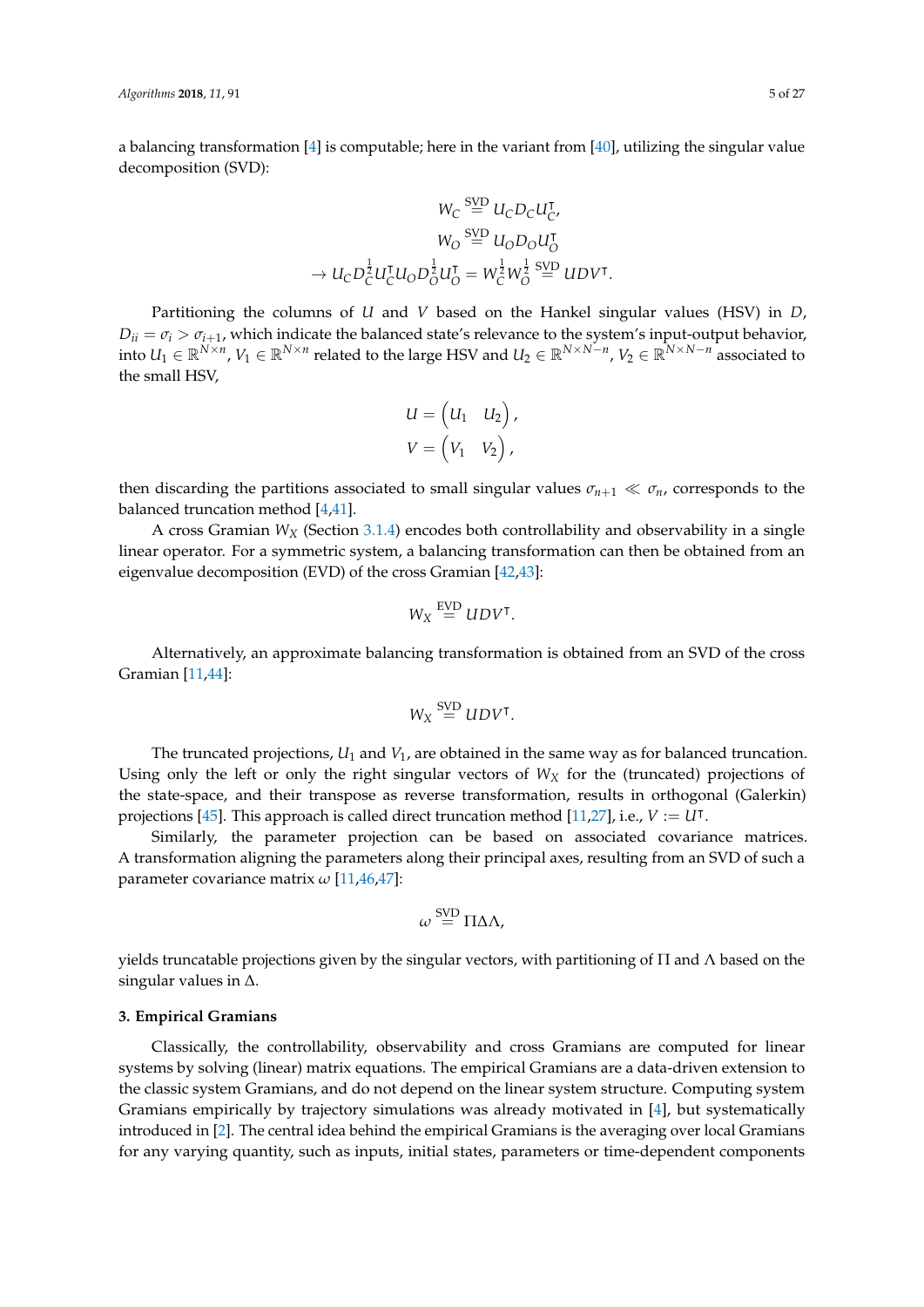around an operating point [\[48\]](#page-24-17). This approach is closely related to the concept of local controllability and local observability for nonlinear systems [\[49\]](#page-24-18).

In the following, first the empirical Gramians for state-space system input-output coherence are summarized, then the empirical Gramians for parameter-space identifiability and combined state and parameter evaluation are described.

#### *3.1. State-Space Empirical Gramians*

Gramian-based controllability and observability analysis originates in linear system theory [\[50\]](#page-24-19), which investigates linear (time-invariant) systems,

<span id="page-5-0"></span>
$$
\dot{x}(t) = Ax(t) + Bu(t),
$$
  
\n
$$
y(t) = Cx(t).
$$
\n(3)

An obvious approach for nonlinear systems is a linearization at a steady-state [\[51\]](#page-24-20), but this may obfuscate the original transient dynamics [\[52](#page-24-21)[,53\]](#page-24-22). Alternatively, the nonlinear balancing for control affine systems from [\[54\]](#page-24-23), based on controllability and observability energy functions, could be used. Yet practically, the associated nonlinear system Gramians require solutions to a Hamilton-Jacobi partial differential equation (nonlinear controllability Gramian) and a nonlinear Lyapunov equation (nonlinear observability Gramian) or a nonlinear Sylvester equation (nonlinear cross Gramian), which is currently not feasible for large-scale systems. A compromise between linearized and nonlinear Gramians are empirical Gramians [\[2,](#page-22-1)[7\]](#page-22-6).

Empirical Gramians are computed by systematically averaging system Gramians obtained from numerical simulations over locations in an operating region near a steady-state. An operating region is defined in this context by sets of perturbations for inputs/controls and the steady-state. Originally in [\[2\]](#page-22-1), these perturbation sets are constructed by the Cartesian product of sets of directions (standard unit vectors), rotations (orthogonal matrices) and scales (positive scalars) for the input and steady-state respectively. In the empirical Gramian framework, the rotations are limited to the set of the unit matrix and negative unit matrix, as suggested in [\[2\]](#page-22-1). This constraint on the rotation entails many numerical simplifications and reduces the perturbation sets to directions (standard unit vectors) and scales (non-zero scalars):

$$
E_u = \{e^m \in \mathbb{R}^M : m = 1 ... M, e_i^m = \delta_{im}\},
$$
  
\n
$$
S_u = \{c_k \in \mathbb{R} : k = 1 ... K, c_k \neq 0\},
$$
  
\n
$$
E_x = \{e^j \in \mathbb{R}^N : j = 1 ... N, e_i^j = \delta_{ij}\},
$$
  
\n
$$
S_x = \{d_l \in \mathbb{R} : l = 1 ... L, d_l \neq 0\}.
$$

Yet, only single input and state components can be perturbed at a time in this manner, which is often practically sufficient.

The original empirical Gramians use a centering of the trajectories around the temporal average and solely use impulse input type controls  $u(t) = \delta(t)$  [\[2\]](#page-22-1). The related empirical covariance matrices center the trajectories around a steady-state and allow arbitrary step functions  $u(t) = \sum_k v_k \chi_{[t_k,t_{k+1})}(t)$ ,  $v_k \in \mathbb{R}$ ,  $t_k \in R_{\geq 0}$ ,  $t_{k+1} > t_k$  [\[35,](#page-24-4)[55\]](#page-24-24). The empirical Gramian framework allows to compute either as well as further centering variants (Section [5.4\)](#page-15-0). In the following, empirical Gramians and empirical covariance matrices will be jointly referred to by the term "empirical Gramian".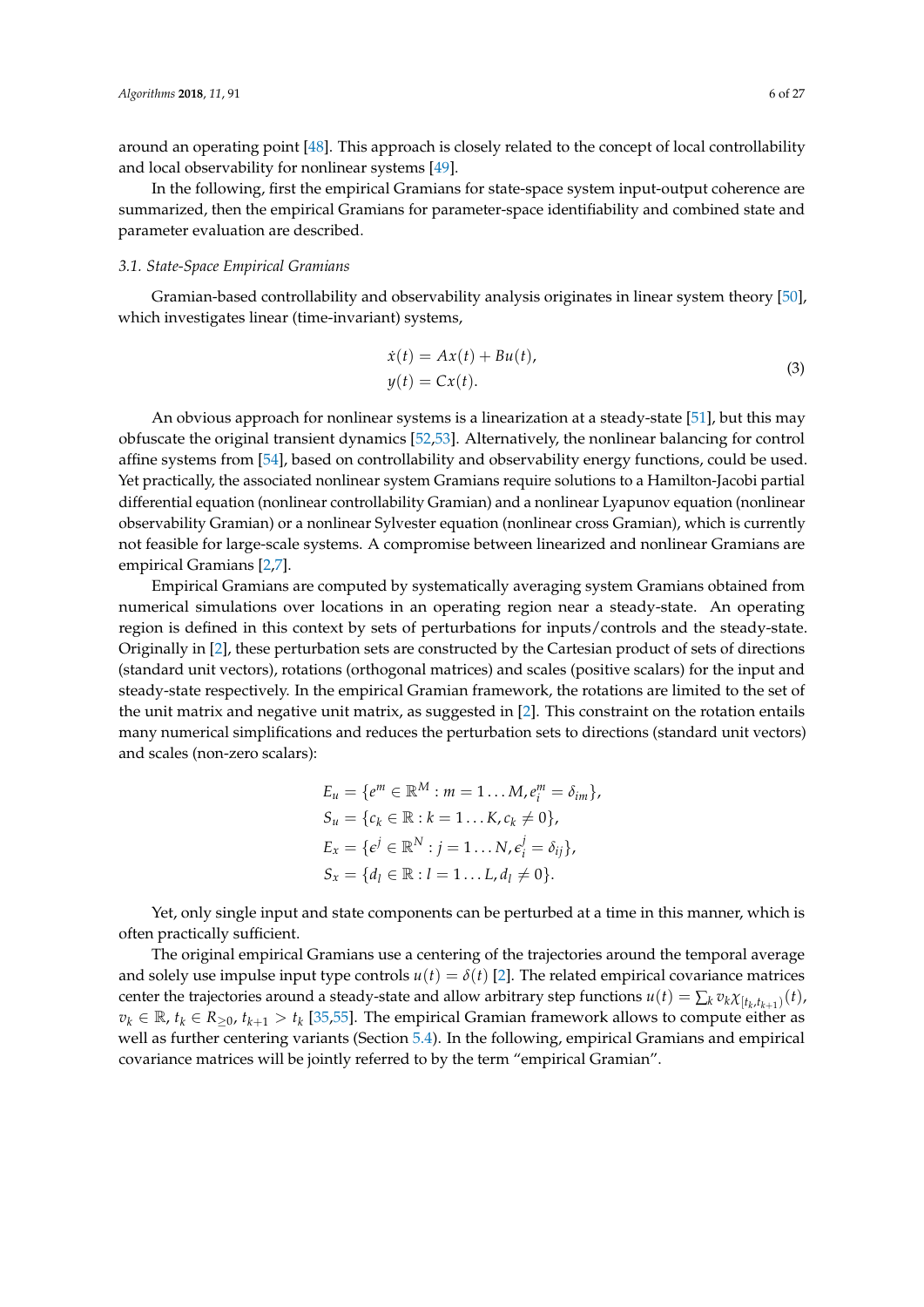# <span id="page-6-0"></span>3.1.1. Empirical Controllability Gramian

The (linear) controllability (The term **controllability** is used instead of **reachability** as in [\[2](#page-22-1)[,4](#page-22-3)[,56\]](#page-25-0).) Gramian quantifies how well the state of an underlying linear system is driven by the input and is defined as:

$$
W_C := \int_0^\infty e^{At} BB^\mathsf{T} e^{A^\mathsf{T} t} dt = \int_0^\infty (e^{At} B) (e^{At} B)^\mathsf{T} dt.
$$

The empirical variant is given by the following definition based on [\[2,](#page-22-1)[35\]](#page-24-4).

**Definition 1** (Empirical Controllability Gramian)**.** *Given non-empty sets E<sup>u</sup> and Su, the empirical*  $\boldsymbol{control}$ *lability Gramian*  $\widehat{\mathsf{W}}_\mathsf{C} \in \mathbb{R}^{N \times N}$  *is defined as:* 

$$
\widehat{W}_{C} = \frac{1}{|S_{u}|} \sum_{k=1}^{|S_{u}|} \sum_{m=1}^{M} \frac{1}{c_{k}^{2}} \int_{0}^{T} \Psi^{km}(t) dt,
$$
  

$$
\Psi^{km}(t) = (x^{km}(t) - \bar{x}^{km})(x^{km}(t) - \bar{x}^{km})^{\mathsf{T}} \in \mathbb{R}^{N \times N},
$$

with the state trajectories  $x^{km}(t)$  for the input configurations  $\hat u^{km}(t)=c_ke^m\circ u(t)+\bar u$ , and the offsets  $\bar u$ ,  $\bar x^{km}.$ 

For an asymptotically stable linear system, delta impulse input  $u_i(t) = \delta(t)$  and an arithmetic average over time as offset  $\bar{x} = \frac{1}{T} \int_0^T x(t) dt$ , the empirical controllability Gramian is equal to the controllability Gramian  $W_C = W_C$  [\[2\]](#page-22-1). The numerical computation of this empirical Gramian requires  $(|S_u| \cdot M)$  trajectories and is related to POD.

# <span id="page-6-1"></span>3.1.2. Empirical Observability Gramian

The (linear) observability Gramian quantifies how well a change in the state of an underlying linear system is visible in the outputs and is defined as:

$$
W_O := \int_0^\infty e^{A^{\mathsf{T}}t} C^{\mathsf{T}}C e^{At} dt = \int_0^\infty (e^{A^{\mathsf{T}}t} C^{\mathsf{T}}) (e^{A^{\mathsf{T}}t} C^{\mathsf{T}})^{\mathsf{T}} dt.
$$

The empirical variant is given by the following definition based on [\[2,](#page-22-1)[35\]](#page-24-4).

**Definition 2** (Empirical Observability Gramian)**.** *Given non-empty sets E<sup>x</sup> and Sx, the empirical*  $\bm{obs}$ ervability Gramian  $\widehat{\mathsf{W}}_\mathrm{O} \in \mathbb{R}^{N \times N}$  is defined as:

$$
\widehat{W}_{O} = \frac{1}{|S_{x}|} \sum_{l=1}^{|S_{x}|} \frac{1}{d_{l}^{2}} \int_{0}^{\infty} \Psi^{l}(t) dt,
$$
  

$$
\Psi_{ij}^{l}(t) = (y^{li}(t) - \bar{y}^{li})^{\mathsf{T}}(y^{lj}(t) - \bar{y}^{lj}) \in \mathbb{R},
$$

with the output trajectories  $y^{li}(t)$  for the initial state configurations  $x_0^{li}=d_l\epsilon^i+\bar{x}$ ,  $u(t)=\bar{u}$ , and the offsets  $\bar{u}$ ,  $\bar{x}$ ,  $\bar{y}^{li}$ .

For an asymptotically stable linear system, no input and an arithmetic average over time as offset  $\bar{y} = \frac{1}{T} \int_0^T y(t) dt$ , the empirical observability Gramian is equal to the observability Gramian  $\hat{W}_O = W_O$  [\[2\]](#page-22-1). The numerical computation of this empirical Gramians requires ( $|S_x| \cdot N$ ) trajectories.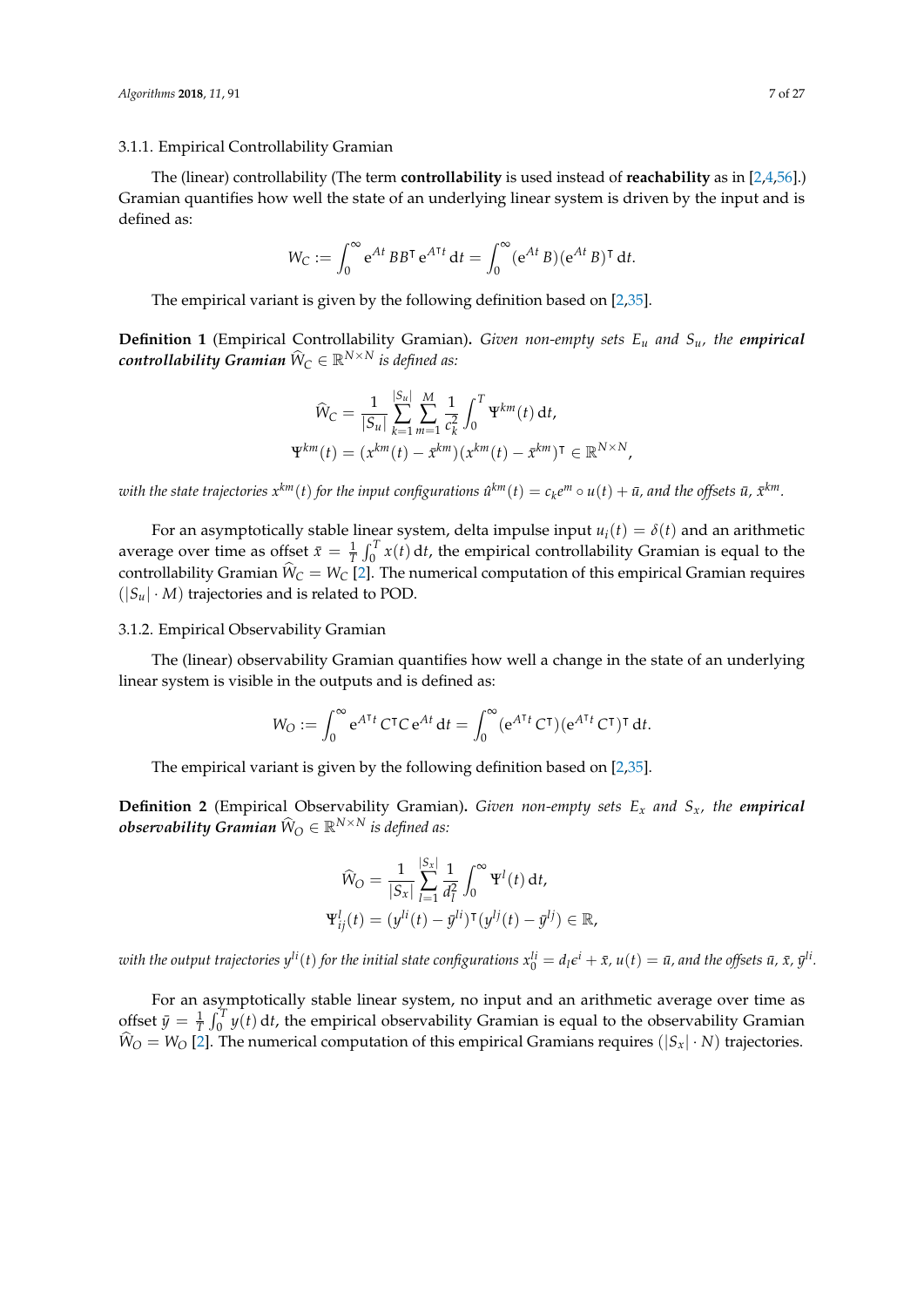# <span id="page-7-0"></span>3.1.3. Empirical Linear Cross Gramian

The (linear) cross Gramian [\[56](#page-25-0)[,57\]](#page-25-1) quantifies the controllability and observability, and thus minimality, of an underlying square,  $M := \dim(u(t)) = \dim(y(t)) =: Q$ , linear system and is defined as:

<span id="page-7-2"></span>
$$
W_X := \int_0^\infty e^{At} BC e^{At} dt = \int_0^\infty (e^{At} B) (e^{A^{\mathsf{T}}t} C^{\mathsf{T}})^{\mathsf{T}} dt.
$$

Augmenting the linear system's dynamical system component with its transposed system (The transposed system is equivalent to the negative adjoint system), induces an associated controllability Gramian of which the upper right block corresponds to the cross Gramian [\[58](#page-25-2)[,59\]](#page-25-3):

$$
\begin{pmatrix} \dot{x}(t) \\ \dot{z}(t) \end{pmatrix} = \begin{pmatrix} A & 0 \\ 0 & A^{\mathsf{T}} \end{pmatrix} \begin{pmatrix} x(t) \\ z(t) \end{pmatrix} + \begin{pmatrix} B \\ C^{\mathsf{T}} \end{pmatrix} u(t) \Rightarrow \overline{W}_C = \begin{pmatrix} W_C & W_X \\ W_X^{\mathsf{T}} & W_O \end{pmatrix}.
$$
 (4)

The empirical variant restricted to the upper right block of this augmented controllability Gramian [\(4\)](#page-7-2) is given by the following definition based on [\[60\]](#page-25-4).

**Definition 3** (Empirical Linear Cross Gramian)**.** *Given non-empty sets E<sup>u</sup> and Su, the empirical linear*  $\hat{W}_Y \in \mathbb{R}^{N \times N}$  is defined as:

$$
\widehat{W}_Y = \frac{1}{|S_u|} \sum_{k=1}^{|S_u|} \sum_{m=1}^M \frac{1}{c_k^2} \int_0^T \Psi^{km}(t) dt,
$$
  

$$
\Psi^{km}(t) = (x^{km}(t) - \bar{x}^{km})(z^{km}(t) - \bar{z}^{km})^T \in \mathbb{R}^{N \times N},
$$

*with the state trajectories x km*(*t*) *and adjoint state trajectories z km*(*t*) *for the input configurations*  $\hat{u}^{km}(t) = c_k e^m \circ u(t) + \bar{u}$ , and the offsets  $\bar{u}$ ,  $\bar{x}^{km}$ ,  $\bar{z}^{km}$ .

For an asymptotically stable linear system, delta impulse input  $u_i(t) = \delta(t)$  and an arithmetic average over time as offset  $\bar{x}=\frac{1}{T}\int_0^T x(t) dt$ ,  $\bar{z}=\frac{1}{T}\int_0^T z(t) dt$ , the empirical linear cross Gramian is equal to the cross Gramian due to the result of the empirical controllability Gramian. The numerical computation of this empirical Gramian requires  $(2 \cdot |S_u| \cdot M)$  trajectories and is related to balanced POD [\[61\]](#page-25-5).

# <span id="page-7-1"></span>3.1.4. Empirical Cross Gramian

Analytically, a cross Gramian for (control-affine) nonlinear gradient systems was developed in [\[62](#page-25-6)[,63\]](#page-25-7), yet the computation of this nonlinear cross Gramian (This is also called **cross operator** or **cross map** in this context) is infeasible for large systems. For (nonlinear) Single-Input-Single-Output (SISO) systems, the empirical variant of the cross Gramian is developed in [\[12\]](#page-23-3), for (nonlinear) Multiple-Input-Multiple-Output (MIMO) systems in [\[11\]](#page-23-2).

**Definition 4** (Empirical Cross Gramian)**.** *Given non-empty sets Eu, Ex, S<sup>u</sup> and Sx, the empirical cross Gramian*  $\widehat{W}_X \in \mathbb{R}^{N \times N}$  *is defined as:* 

$$
\widehat{W}_X = \frac{1}{|S_u||S_x|M} \sum_{k=1}^{|S_u|} \sum_{l=1}^{|S_x|} \sum_{m=1}^M \frac{1}{c_k d_l} \int_0^\infty \Psi^{klm}(t) dt,
$$
  

$$
\Psi_{ij}^{klm} = (x_i^{km}(t) - \bar{x}_i^{km})(y_m^{lj}(t) - \bar{y}_m^{lj}) \in \mathbb{R},
$$

 $w$ ith the state trajectories  $x^{km}(t)$  for the input configurations  $\hat u^{km}(t)=c_ke^m\circ u(t)+\bar u$ , the output trajectories  $y^{lj}(t)$  for the initial state configurations  $x_0^{lj}=d_l \epsilon^j+\bar{x}$ , and the offsets  $\bar{u}$ ,  $\bar{x}^{km}$ ,  $\bar{x}$ ,  $\bar{y}^{lj}$ .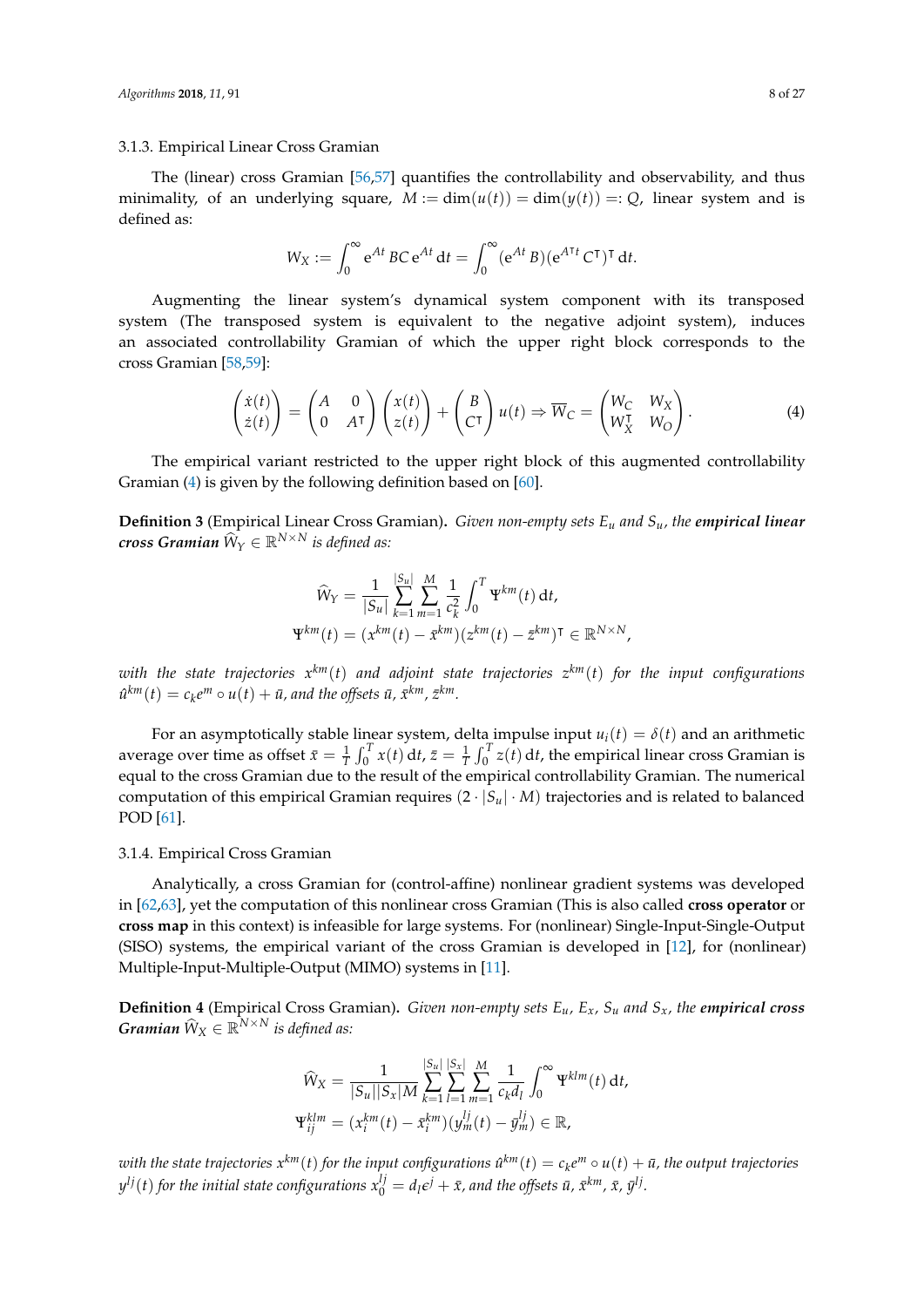For an asymptotically stable linear system, delta impulse input  $u_i(t) = \delta(t)$  and an arithmetic averages over time as offsets  $\bar{x}=\frac{1}{T}\int_0^T x(t) dt$ ,  $\bar{y}=\frac{1}{T}\int_0^T y(t) dt$ , the empirical cross Gramian is equal to the cross Gramian  $W_X = W_X$  [\[11,](#page-23-2)[12\]](#page-23-3). The numerical computation of this empirical Gramian requires  $(|S_x| \cdot (N + |S_u| \cdot M))$  trajectories.

# <span id="page-8-1"></span>3.1.5. Empirical Non-Symmetric Cross Gramians

The (empirical) cross Gramian is only computable for square systems, and verifiably useful for symmetric or gradient systems [\[11](#page-23-2)[,44,](#page-24-13)[57\]](#page-25-1). In [\[39\]](#page-24-8) an extension to the classic cross Gramian is proposed. Based on results from decentralized control [\[16\]](#page-23-7), a non-symmetric cross Gramian is computable for non-square systems and thus non-symmetric systems. Given a partitioning of  $B = [b_1, \ldots, b_M]$ ,  $b_i \in \mathbb{R}^{M \times \hat{1}}$  and  $C = [c_1, \ldots, c_Q]^\intercal$ ,  $c_j \in \mathbb{R}^{1 \times Q}$  from the linear system [\(3\)](#page-5-0), the (linear) non-symmetric cross Gramian is defined as:

$$
W_Z := \sum_{i=1}^M \sum_{j=1}^Q \int_0^{\infty} e^{At} b_i c_j e^{At} dt = \int_0^{\infty} e^{At} \left( \sum_{i=1}^M b_i \right) \left( \sum_{j=1}^Q c_j \right) e^{At} dt.
$$

For this cross Gramian to the associated "average" SISO system, an empirical variant is then given by:

**Definition 5** (Empirical Non-Symmetric Cross Gramian)**.** *Given non-empty sets Eu, Ex, S<sup>u</sup> and Sx, the*  $\ell$  empirical non-symmetric cross Gramian  $\widehat{W}_Z \in \mathbb{R}^{N \times N}$  is defined as:

$$
\widehat{W}_{Z} = \frac{1}{|S_{u}||S_{x}|M} \sum_{k=1}^{|S_{u}|} \sum_{l=1}^{|S_{u}|} \sum_{m=1}^{M} \sum_{q=1}^{Q} \frac{1}{c_{k}d_{l}} \int_{0}^{\infty} \Psi^{klmq}(t) dt,
$$
  

$$
\Psi_{ij}^{klmq} = (x_{i}^{km}(t) - \bar{x}_{i}^{km})(y_{q}^{lj}(t) - \bar{y}_{q}^{lj}) \in \mathbb{R},
$$

 $w$ ith the state trajectories  $x^{km}(t)$  for the input configurations  $\hat u^{km}(t)=c_ke^m\circ u(t)+\bar u$ , the output trajectories  $y^{lj}(t)$  for the initial state configurations  $x_0^{lj}=d_l \epsilon^j+\bar{x}$ , and the offsets  $\bar{u}$ ,  $\bar{x}^{km}$ ,  $\bar{x}$ ,  $\bar{y}^{lj}$ .

**Corollary 1.** For an asymptotically stable linear system, delta impulse input  $u_i(t) = \delta(t)$  and *arithmetic averages over time as offsets*  $\bar{x}=\frac{1}{T}\int_0^T x(t)\,dt$ ,  $\bar{y}=\frac{1}{T}\int_0^T y(t)\,dt$ , the empirical non-symmetric cross  $G$ ramian is equal to the cross  $G$ ramian  $\dot{W}_Z = W_Z$  of the average SISO system.

**Proof.** This is a direct consequence of [\[11\]](#page-23-2) (Lemma 3).  $\Box$ 

The numerical computation of the empirical non-symmetric cross Gramian requires  $(|S_x| \cdot (N + |S_u| \cdot M))$  trajectories; the same as for the empirical cross Gramian.

#### *3.2. Parameter-Space Empirical Gramians*

To transfer the idea of Gramian-based state-space reduction to parameter-space reduction, the concepts of *controllability* and *observability* are extended to the parameter-space. This leads to controllability-based parameter identification and observability-based parameter identification. Note that the observability-based parameter identification (and parameter reduction) is related to the active subspaces method [\[64\]](#page-25-8).

#### <span id="page-8-0"></span>3.2.1. Empirical Sensitivity Gramian

Controllability-based parameter identification can be realized using an approach from [\[46\]](#page-24-15), which treats the parameters as (additional) constant inputs. The controllability Gramian for a linear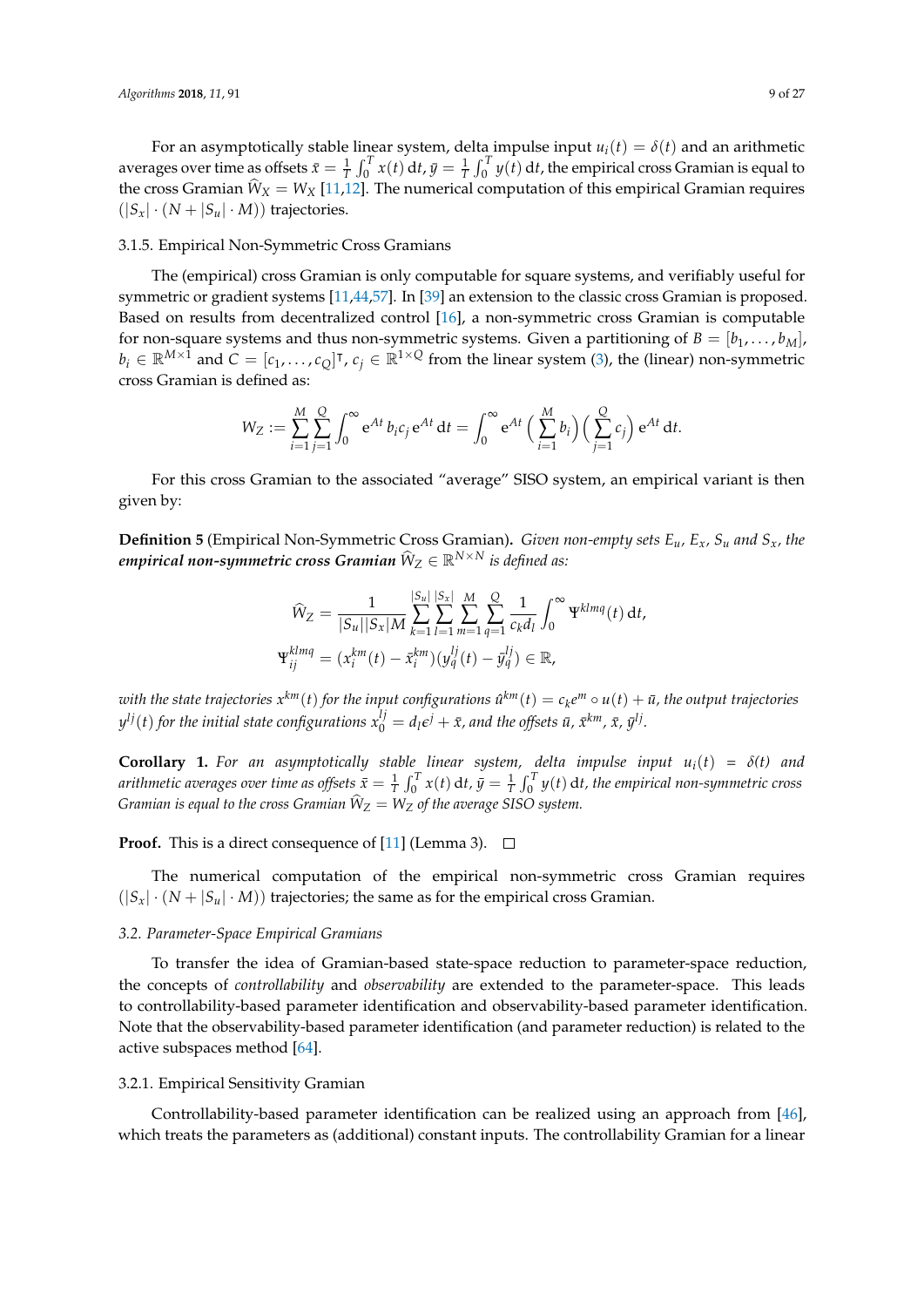system with linear parametrization (constant source or load) can be decomposed additively based on linear superposition:

$$
\dot{x}(t) = Ax(t) + Bu(t) + F\theta = Ax(t) + \left(B \quad F\right) \begin{pmatrix} u(t) \\ \theta \end{pmatrix}
$$

$$
\Rightarrow W_C = W_C(A, B) + \sum_{i=1}^{P} W_{C,i}(A, F_{*i}).
$$

Similar to [\[12\]](#page-23-3), the trace of the parameter-controllability Gramians  $W_{C,i}$  embodies a measure of (average) sensitivity, and holds approximately for systems with nonlinear parametrization [\[38\]](#page-24-7).

**Definition 6** (Empirical Sensitivity Gramian)**.** *The empirical sensitivity Gramian is given by a diagonal matrix with entries corresponding to the traces of the parameter-controllability Gramians,*

$$
W_{S,ii} := \mathop{\mathsf{tr}}\nolimits(W_{C,i}).
$$

The sum over all controllability Gramians can also be used for robust model reduction [\[5\]](#page-22-4). Similarly, treating the parameters as inputs, the cross Gramian's trace can be utilized as a sensitivity measure [\[13\]](#page-23-4).

# <span id="page-9-1"></span>3.2.2. Empirical Identifiability Gramian

For an observability-based parameter identification, the parameters are interpreted as additional states of the system [\[14](#page-23-5)[,19\]](#page-23-9). This approach leads to the **augmented system**, in which the system's state *x* is appended by the parameter  $\theta$  and, since the parameters are (assumed) constant over time, the components of the vector-field associated to the *parameter-states* are zero:

$$
\begin{aligned}\n\begin{pmatrix}\n\dot{x}(t) \\
\dot{\theta}(t)\n\end{pmatrix} &= \begin{pmatrix}\nf(t, x(t), u(t), \theta(t)) \\
0\n\end{pmatrix}, \\
y(t) &= g(t, x(t), u(t), \theta(t)), \\
\begin{pmatrix}\nx(0) \\
\theta(0)\n\end{pmatrix} &= \begin{pmatrix}\nx_0 \\
\theta\n\end{pmatrix},\n\end{aligned} (5)
$$

leaving the parameter-state's initial value for testing parameter perturbations. The observability Gramian to this augmented system, the *augmented observability Gramian*, has the block structure:

<span id="page-9-0"></span>
$$
\widehat{W}_O = \begin{pmatrix} W_O & W_M \\ W_M^{\mathsf{T}} & W_P \end{pmatrix},
$$

with the state-space observability Gramian *WO*, the parameter-space observability Gramian *W<sup>I</sup>* and the mixed state and parameter block  $W_M = W_M^T$ . To isolate the parameter identifiability information, the state-space block is eliminated.

**Definition 7** (Empirical Identifiability Gramian)**.** *The empirical identifiability Gramian is given by the Schur-complement of the empirical augmented observability Gramian for the lower right block:*

$$
W_I = W_P - W_M^{\mathsf{T}} W_O^{-1} W_M.
$$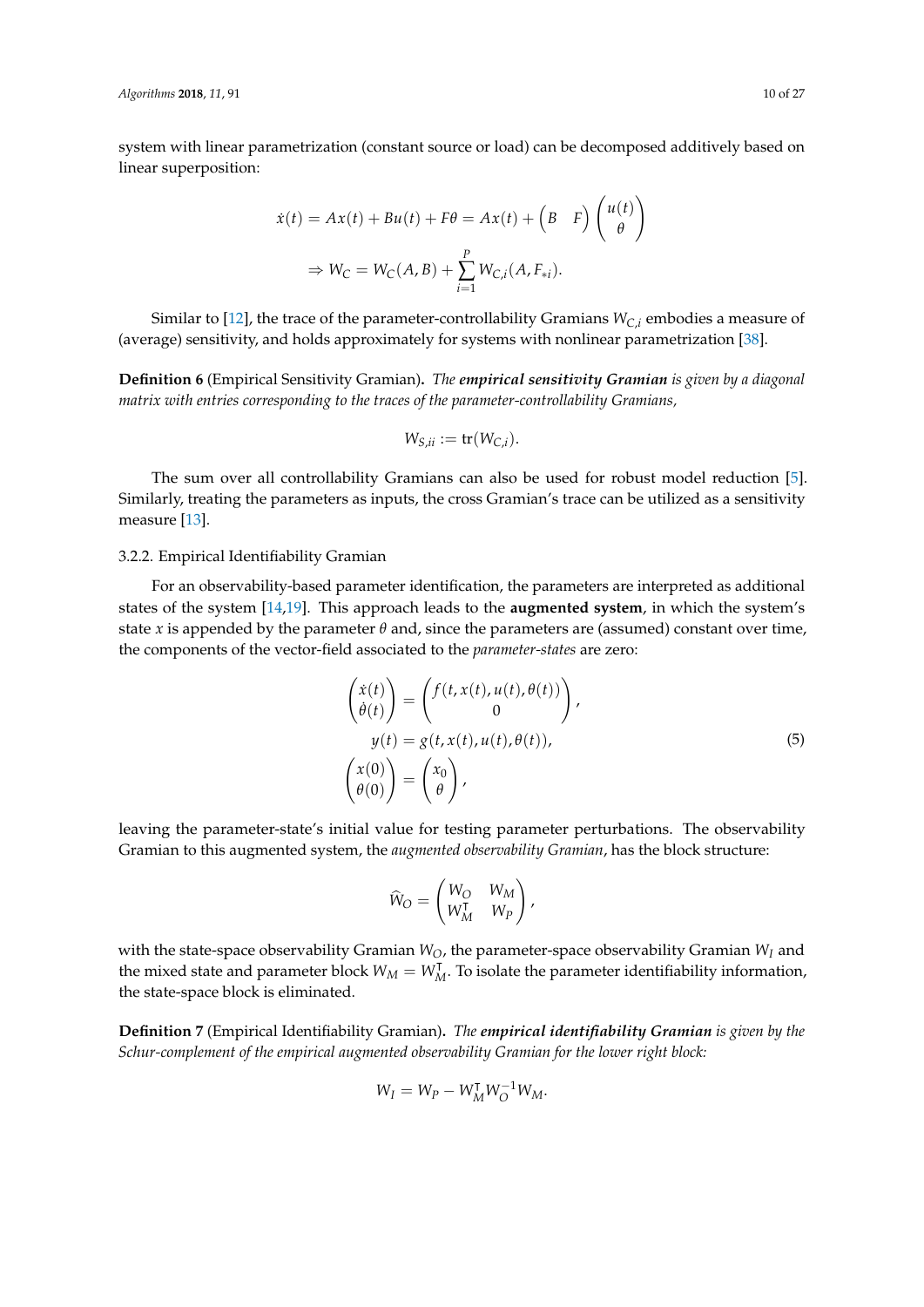Often, it is sufficient to approximate the empirical identifiability Gramian by the lower right block of the augmented observability Gramian *WP*:

$$
W_I \approx W_P.
$$

Apart from the relation of the identifiability Gramian to the Fischer information matrix [\[19\]](#page-23-9), also the connection of the (parameter) observability Gramian to the (parameter) Hessian matrix [\[65\]](#page-25-9) is noted here.

# <span id="page-10-0"></span>3.2.3. Empirical Cross-Identifiability Gramian

If a system is square, the augmented system [\(5\)](#page-9-0) remains square and for linear systems symmetry is also preserved. Hence, a cross Gramian of the augmented system is computable [\[11\]](#page-23-2).

**Definition 8** (Empirical Joint Gramian)**.** *The empirical joint Gramian is given by the empirical cross Gramian of the augmented system.*

The joint Gramian is an augmented cross Gramian and has a similar block structure as the augmented observability Gramian,

$$
W_J = \begin{pmatrix} W_X & W_m \\ 0 & 0 \end{pmatrix},
$$

but due to the uncontrollable parameter-states, the lower (parameter-related) blocks are identically zero. Nonetheless, the observability-based parameter identifiability information can be extracted from the mixed block *Wm*.

**Definition 9** (Empirical Cross-Identifiability Gramian)**.** *The empirical cross-identifiability Gramian is given by the Schur-complement of the symmetric part of the empirical joint Gramian for the lower right block:*

$$
W_{\ddot{I}} = 0 - \frac{1}{2} W_{m}^{\mathsf{T}} (W_{X} + W_{X}^{\mathsf{T}})^{-1} W_{m}.
$$

Thus, the empirical joint Gramian enables the combined state and parameter analysis by the empirical cross Gramian  $W_X$  and empirical cross-identifiability Gramian  $W_{\tilde{I}}$  from a single  $N \times N + P$ matrix. Note that the empirical joint Gramian may also be computed based on the non-symmetric cross Gramian. Additionally, a parameter Gramian, such as  $W_I$  or the  $W_{\tilde I}$ , could be balanced with the loadability Gramian from [\[15\]](#page-23-6).

#### *3.3. Notes on Empirical Gramians*

It should be noted that empirical Gramians only yield workable results if the operating region of the system is restricted to a single steady-state. If the trajectories used for the assembly of empirical Gramians are periodic or do not attain this steady-state, their performance is similar to time-limited balancing methods, see for example [\[66\]](#page-25-10) and references therein. Overall, the quality of empirical-gramian-based methods depend largely on the quality of the measured or simulated (output) trajectory data. Yet, due to the data-driven nature of the empirical Gramians, even unstable systems or systems with inhomogeneous initial conditions are admissible.

The dominant computational cost in the assembly of empirical Gramians is the computation of trajectories. This is especially obvious from the observability-based empirical Gramians, which appear to perturb every component of the steady or initial state. Yet in practice, the number of trajectories can often be reduced based on knowledge about the underlying model or operating region. Furthermore, the trajectories are computable in parallel.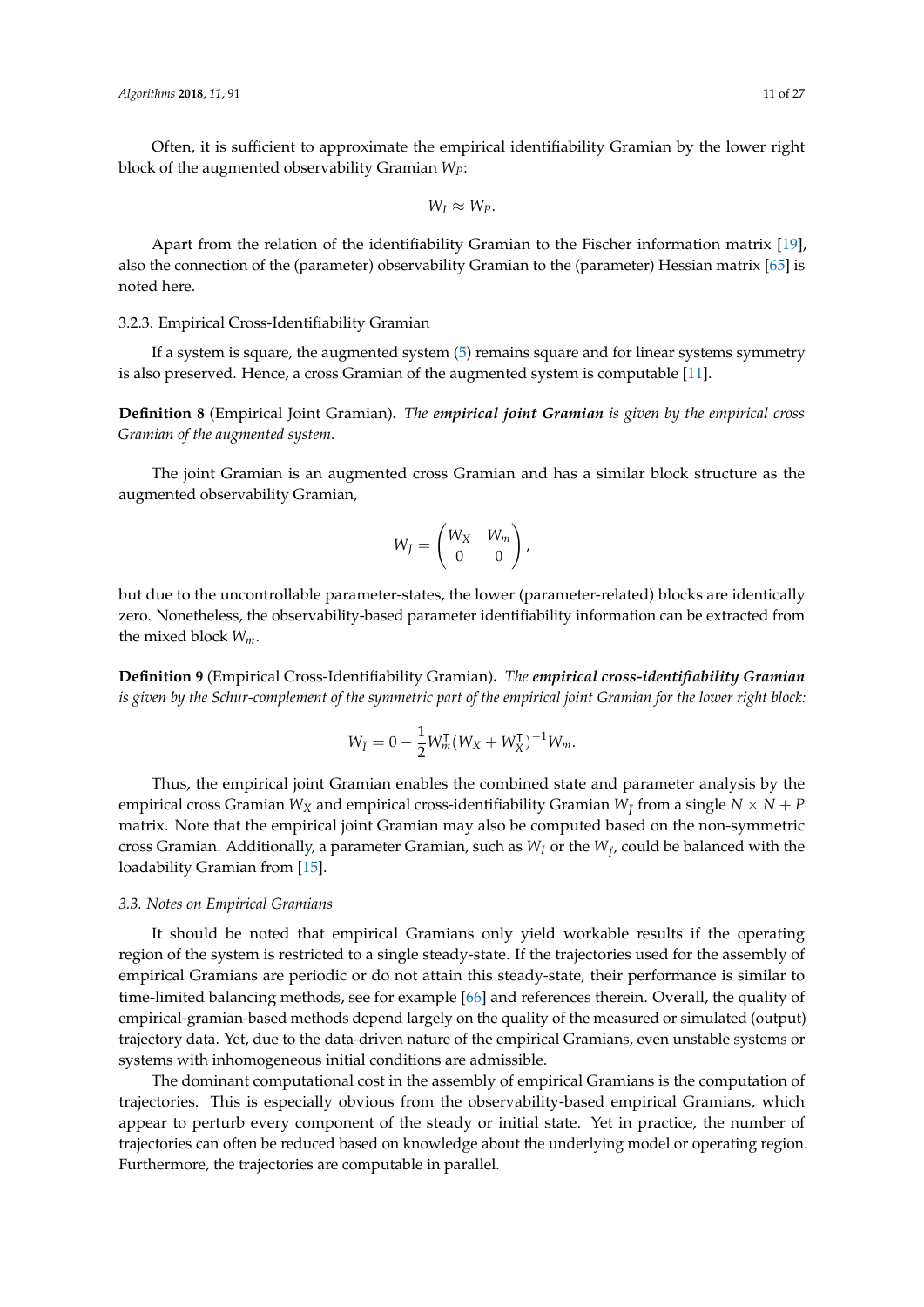#### <span id="page-11-0"></span>**4. Implementation Details**

This section states concisely the theoretical, practical and technical design decisions in the implementation of the empirical Gramian framework–emgr [\[3\]](#page-22-2), as well as describes the unified and configurable approach to empirical Gramian computation.

#### *4.1. Design Principles*

emgr is realized using the high-level, interpreted Matlab programming language, which is chosen due to its widespread use, long-term compatibility and mathematical expressiveness. This enables first, a wide circulation due to compatibility with MATHWORKS MATLAB®  $[67]$ , and second, the usage of the open-source variant GNU OCTAVE [\[68\]](#page-25-12). Generally, the implementation of emgr follows the procedural programming paradigm, includes various functional programming techniques and avoids object-oriented programming.

Since empirical Gramians are computable by mere basic linear algebra operations, Matlab code can be evaluated efficiently by vectorization, which transfers computationally intensive tasks as bulk operations to the Basic Linear Algebra Subroutines (BLAS) back-end.

Overall, emgr is a reusable open-source toolbox, and encompasses less than 500 LoC (Lines of Code) in a single file and a cyclomatic complexity of <100 of the main function. Apart from a Matlab interpreter, emgr has **no** further dependencies, such as on other toolboxes. The source code is engineered with regard to the best practice guides [\[69\]](#page-25-13) (coding style) and [\[70\]](#page-25-14) (performance).

Furthermore, two variants of emgr are maintained: First, emgr\_oct (See [http://gramian.de/emgr\\_oct.m\)](http://gramian.de/emgr_oct.m), uses OCTAVE-specific language extension: *default arguments* and *assignment operations*, second, emgr\_lgc (See [http://gramian.de/emgr\\_lgc.m\)](http://gramian.de/emgr_lgc.m), enables compatibility to MATLAB versions before 2016b not supporting *implicit expansion*, also known as *automatic broadcasting*.

# <span id="page-11-1"></span>*4.2. Parallelization*

Apart from vectorization allowing the implicit use of single-instruction-multiple-data (SIMD) functionality for vectorized block operations, also multi-core parallelization is used to maximize use of available compute resources.

# 4.2.1. Shared Memory Parallelization

For shared memory systems with uniform memory access (UMA), two types of parallelization are utilized. First, an **implicit parallelization** may be applied by the interpreter for an additional acceleration of block operations. Second, **explicit parallelization** is available for the computation of different state and output trajectories, using parallel for-loops parfor (See [http://mathworks.com/help/matlab/ref/parfor.html\)](http://mathworks.com/help/matlab/ref/parfor.html), but deactivated by default to guarantee replicable results, as the use of parfor does not guarantee a unique order of execution.

# <span id="page-11-2"></span>4.2.2. Heterogeneous Parallelization

The actual empirical Gramians result from  $N^2$  inner products. In case of the default Euclidean inner product, this amounts to a dense matrix-matrix-multiplication (Implemented as Generalized Matrix Multiplication (GEMM)  $R = AB + \alpha C$ ) by BLAS), which can be efficiently computed by General Purpose Graphics Processing Units (GPGPUs). In the case of an integrated GPU with zero-copy shared memory architecture, such as uniform memory model (UMM) or heterogeneous unified memory access (hUMA) [\[71\]](#page-25-15), is used, the assembly of the Gramian matrices can be performed with practically no overhead, since the trajectories, which are usually computed and stored in CPU memory space, do not need to be copied between CPU and GPU memory spaces. The GPU can directly operate on the shared memory.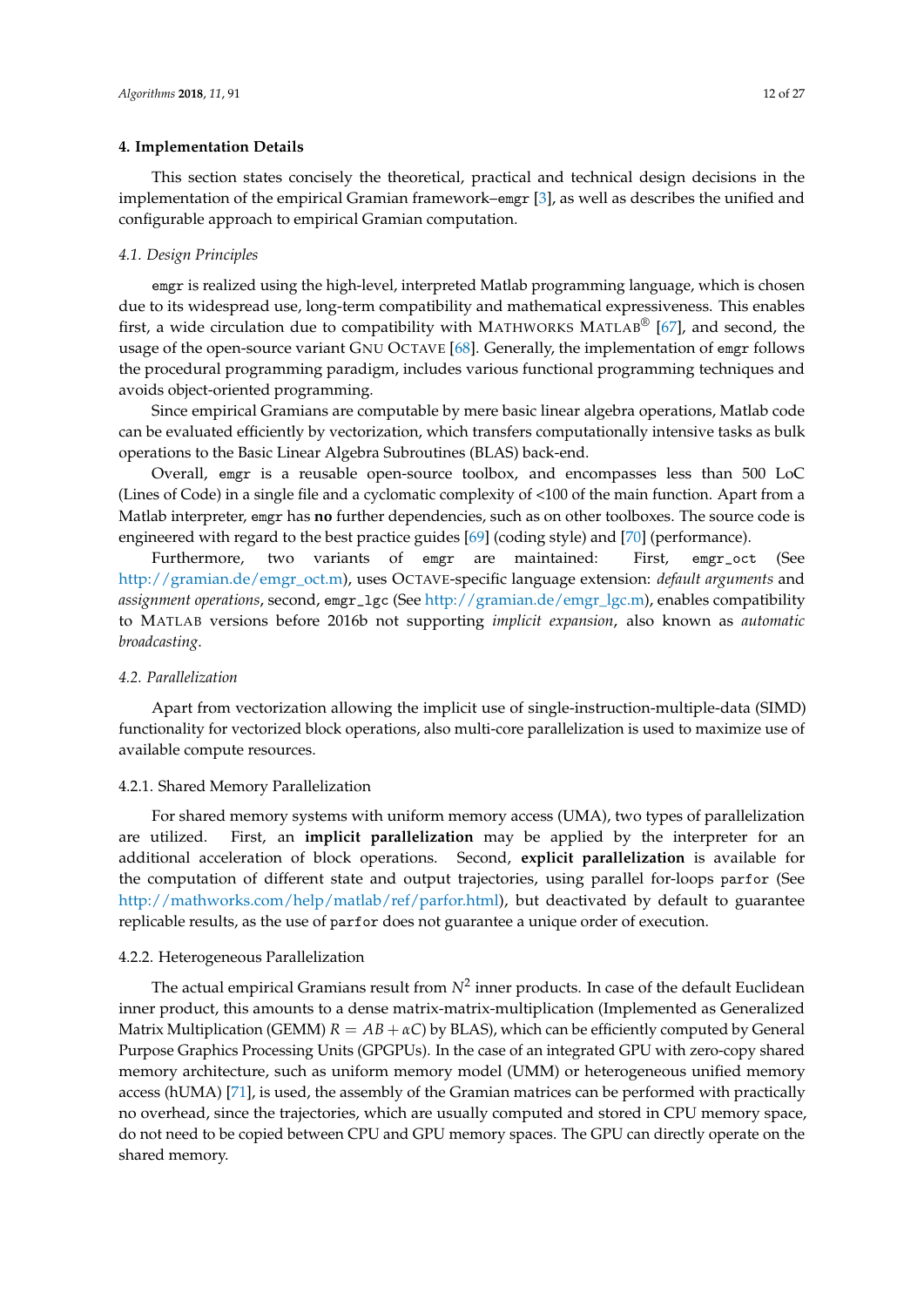#### <span id="page-12-1"></span>4.2.3. Distributed Memory Parallelization

A disadvantage of empirical Gramian matrices is the quadratically growing memory requirements with respect to the state-space (and parameter-space) dimension, since for an *N* dimensional system, a (dense) empirical Gramian of dimension  $N \times N$  is computed. To combat this shortcoming, a specific property of the empirical cross Gramian can be exploited: The columns of the empirical cross Gramian, and thus the empirical joint Gramian, may be computed separately,

$$
\hat{W}_X = [\hat{w}_X^1, \dots, \hat{w}_X^N], \n\hat{w}_X^j = \frac{1}{|S_u||S_x|M} \sum_{k=1}^{|S_u|} \sum_{l=1}^{|S_x|} \sum_{m=1}^M \frac{1}{c_k d_l} \int_0^\infty \psi^{klmj}(t) dt \in \mathbb{R}^{N \times 1}, \n\psi_i^{klmj} = (x_i^{km}(t) - \bar{x}_i^{km})(y_m^{lj}(t) - \bar{y}_m^{lj}) \in \mathbb{R},
$$

hence this **distributed empirical cross Gramian** [\[72\]](#page-25-16) (Section [4.2\)](#page-11-1) is computable in parallel and communication-free on a distributed memory computer system, or sequentially in a memory-economical manner as a **low-rank empirical cross Gramian** [\[73\]](#page-25-17) on a unified memory computer system. This column-wise computability translates also to the empirical joint Gramian and the non-symmetric variants of the empirical cross and joint Gramian.

Based on this partitioning, a low-rank representation can be obtained in a memory-bound or compute-bound setting together with the hierarchical approximate proper orthogonal decomposition (HAPOD) [\[72\]](#page-25-16). This POD variant allows to directly compute a Galerkin projection from an arbitrary column-wise partitioning of the empirical cross Gramian.

# <span id="page-12-0"></span>**5. Interface**

emgr provides a uniform function call for the computation of all empirical Gramian types. The subsequent signature documentation is based on [\[47\]](#page-24-16) and <http://gramian.de> (the current instance (2018-06) of <http://gramian.de> is preserved at [https://archive.li/p0cIO.](https://archive.li/p0cIO)) Minimally, the emgr function requires five mandatory arguments (single letter):

$$
\texttt{emgr}(f,g,s,t,w)
$$

additionally eight optional arguments (double letter) allow a usage by:

$$
\texttt{emgr}(f,g,s,t,w,pr,nf,ut,us,xs,um,xm,dp)
$$

furthermore, a single argument variant may also be used,

emgr('version')

which returns the current version number.

# *5.1. Mandatory Arguments*

For the minimal usage, the following five arguments are required:

- f handle to a function with the signature xdot =  $f(x,u,p,t)$  representing the system's vector-field and expecting the arguments: current state x, current input u, (current) parameter p and current time t.
- g handle to a function with the signature  $y = g(x, u, p, t)$  representing the system's output functional and expecting the arguments: current state x, current input u, (current) parameter p and current time t.

If  $g = 1$ , the identity output functional  $g(t, x(t), u(t), \theta) = x(t)$  is assumed.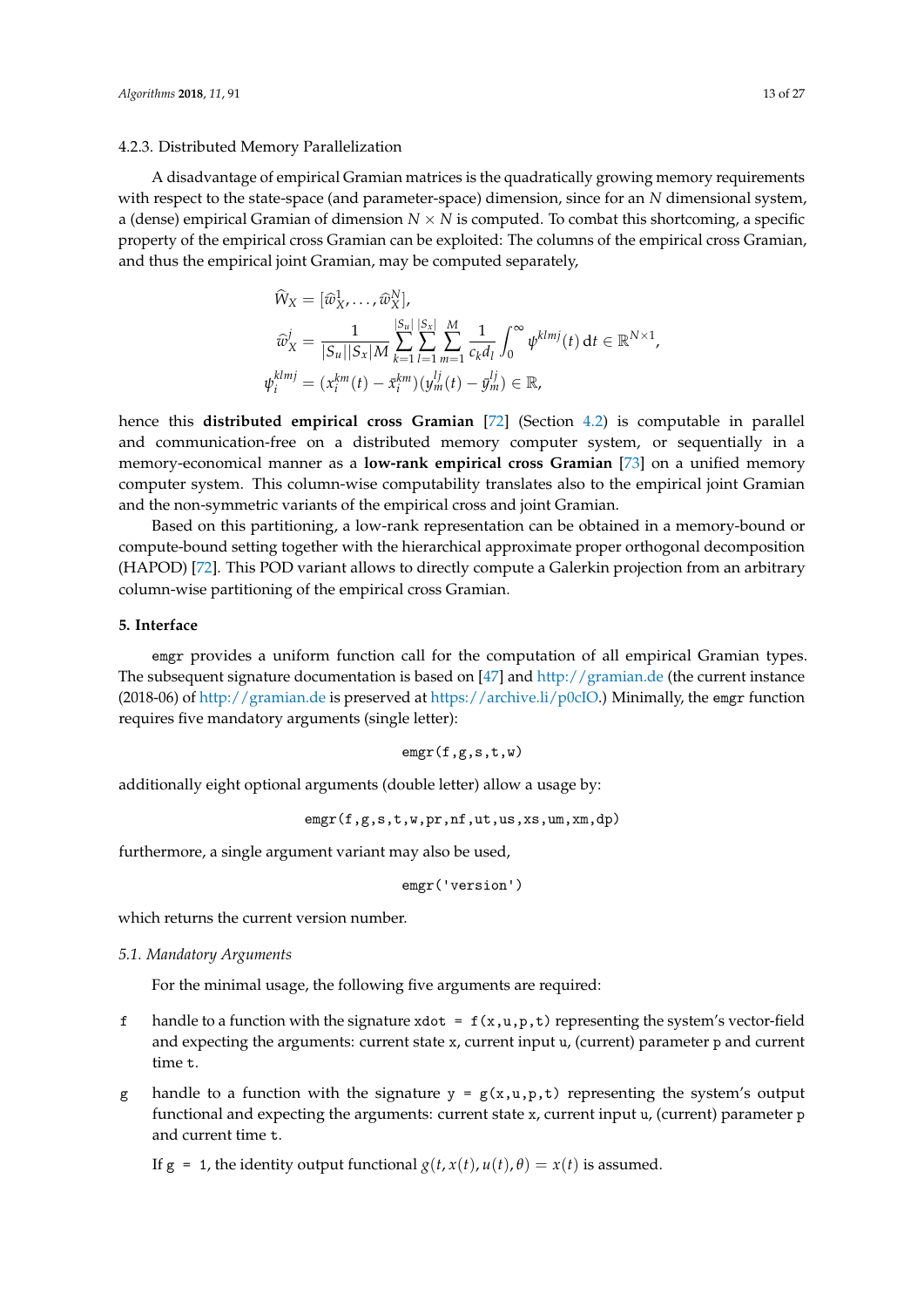- s three component vector  $s = [M, N, Q]$  setting the dimensions of the input  $M := \dim(u(t))$ , state  $N := \dim(x(t))$  and output  $Q := \dim(y(t))$ .
- t two component vector  $t = [h, T]$  specifying the time-step width *h* and time horizon *T*.
- w character selecting the empirical Gramian type; for details see Section [5.2.](#page-13-0)
- <span id="page-13-0"></span>*5.2. Features*

The admissible characters to select the empirical Gramian type are as follows:

'c' Empirical controllability Gramian (see Section [3.1.1\)](#page-6-0), emgr returns a matrix:

 $N \times N$  empirical controllability Gramian matrix  $W_C$ .

- 'o' Empirical observability Gramian (see Section [3.1.2\)](#page-6-1), emgr returns a matrix:
	- $N \times N$  empirical observability Gramian matrix  $W_O$ .
- 'x' Empirical cross Gramian (see Section [3.1.4\)](#page-7-1), emgr returns a matrix:

 $N \times N$  empirical cross Gramian matrix  $W_X$ .

- 'y' Empirical linear cross Gramian (see Section [3.1.3\)](#page-7-0), emgr returns a matrix:
	- *N* × *N* empirical linear cross Gramian matrix *WY*.
- 's' Empirical sensitivity Gramian (see Section [3.2.1\)](#page-8-0), emgr returns a cell array. holding:
	- $N \times N$  empirical controllability Gramian matrix  $W_C$ ,
	- $P \times 1$  empirical sensitivity Gramian diagonal  $W_S$ .
- 'i' Empirical identifiability Gramian (see Section [3.2.2\)](#page-9-1), emgr returns a cell array holding:
	- $N \times N$  empirical observability Gramian matrix  $W_O$ ,
	- $P \times P$  empirical identifiability Gramian matrix  $W_I$ .
- 'j' Empirical joint Gramian (see Section [3.2.3\)](#page-10-0),

emgr returns a cell array holding:

- $N \times N$  empirical cross Gramian matrix  $W_X$ ,
- $P \times P$  empirical cross-identifiability Gramian matrix  $W_{\tilde{I}}$ .

A cell array is a generic container (array) in the Matlab language.

5.2.1. Non-Symmetric Cross Gramian

The non-symmetric cross Gramian [\[39\]](#page-24-8) (see Section [3.1.5\)](#page-8-1) is a special variant of the cross Gramian for non-square and non-symmetric MIMO systems, which reduces to the regular cross Gramian for SISO systems. Since the computation is similar to the empirical cross Gramian and a non-symmetric variant of the empirical joint Gramian shall be computable too, instead of a Gramian type selected through the argument w, it is selectable via an option flag: Non-symmetric variants may be computed for the empirical cross Gramian ( $w = 'x'$ ), empirical linear cross Gramian ( $w = 'y'$ ) or empirical joint Gramian ( $w = 'i')$  by activating the flag nf(7) = 1.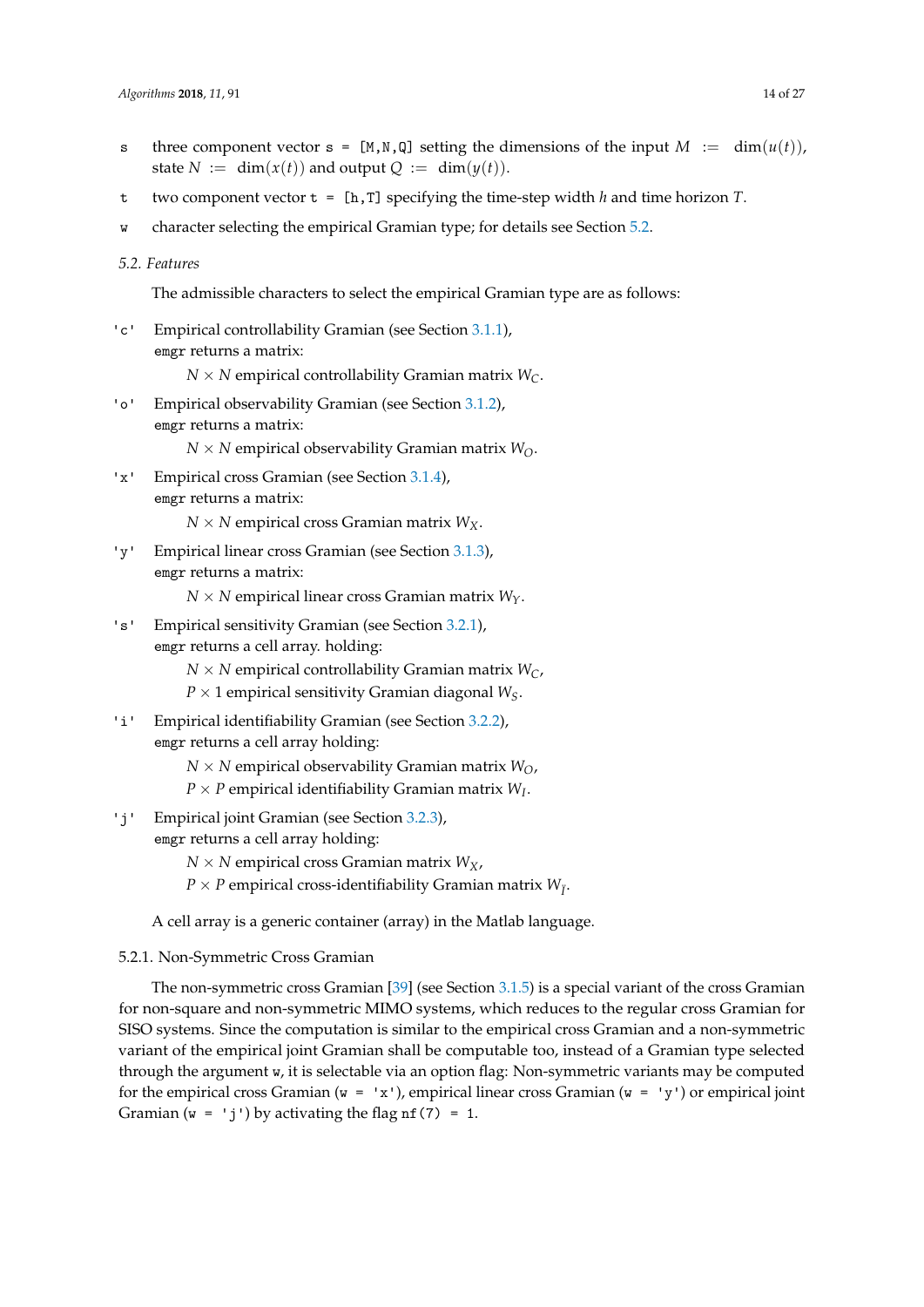# 5.2.2. Parametric Systems

Parametric model order reduction is accomplished by averaging an empirical Gramian over a discretized parameter-space [\[6\]](#page-22-5). To this end the parameter sampling points, arranged as columns of a matrix, can be supplied via the optional argument pr.

# 5.2.3. Time-Varying Systems

Since empirical Gramians are purely based on trajectory data, they are also computable for time varying systems as described in [\[74\]](#page-25-18). The empirical Gramian framework can compute averaged Gramians for time varying systems [\[75\]](#page-25-19), which are time independent matrices.

# *5.3. Optional Arguments*

The eight optional arguments allow a detailed definition of the operating region and configuration of the computation.

### pr system parameters (Default value: 0)

*vector* a column vector holding the parameter components,

*matrix* a set of parameters, each column holding one parameter.

nf twelve component vector encoding the option flags, for details see Section [5.4.](#page-15-0)

- ut input function (Default value: 1)
- *handle* function handle expecting a signature  $u_t = u(t)$ ,
	- 0 pseudo-random binary input,
	- 1 delta impulse input,
	- ∞ decreasing frequency exponential chirp.

us steady-state input (Default value: 0)

*scalar* set all *M* steady-state input components to argument,

*vector* set steady-state input to argument of expected dimension  $M \times 1$ .

- xs steady-state (Default value: 0)
- *scalar* set all *N* steady-state components to argument,
- *vector* set steady-state to argument of expected dimension  $N \times 1$ .
- um input scales (Default value: 1)

*scalar* set all *M* maximum input scales to argument,

*vector* set maximum input scales to argument of expected dimension  $M \times 1$ ,

*matrix* set scales to argument with *M* rows; used as is.

xm initial state scales (Default value: 1)

*scalar* set all *N* maximum initial state scales to argument,

*vector* set maximum steady-state scales to argument of expected dimension  $N \times 1$ ,

*matrix* set scales to argument with *N* rows; used as is.

dp inner product interface via a handle to a function with the signature  $z = dp(x,y)$  defining the dot product for the Gramian matrix computation (Default value: []).

Inner Product Interface

The empirical Gramian matrices are computed by inner products of trajectory data. A custom inner products for the assembly of the empirical Gramians matrix, can be set by the argument dp, which expects a handle to a function with the signature:

$$
z = dp(x, y)
$$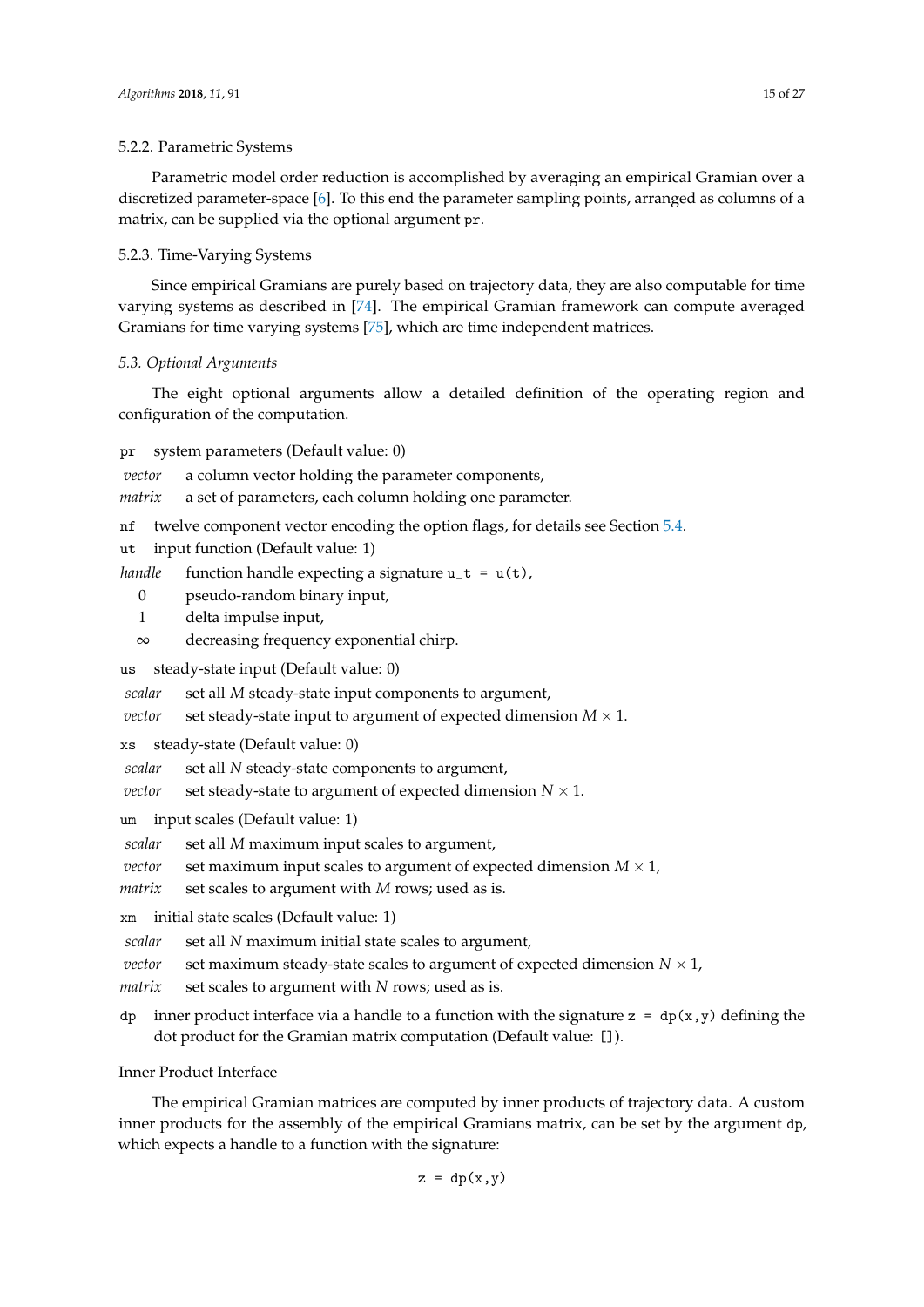and the arguments:

- x matrix of dimension  $N \times \frac{T}{h}$ ,
- y matrix of dimension  $\frac{T}{h} \times n$  for  $n \leq N$ .

The return value *z* is typically an  $N \times n$  matrix, but scalar or vector-valued *z* are admissible, too. By default, the Euclidean inner product, the standard matrix multiplication is used:

$$
dp = \mathbb{Q}(x,y) \text{ mtimes}(x,y).
$$

Other choices are for example: covariance-weighted products for Gaussian-noise-driven systems yielding system covariances [\[76\]](#page-25-20), reproducing kernel Hilbert spaces (RKHS) [\[77\]](#page-25-21), such as the polynomial, Gaussian or Sigmoid kernels [\[78\]](#page-25-22), or energy-stable inner products [\[79\]](#page-25-23). Also, weighted Gramians [\[36\]](#page-24-5) and time-weighted system Gramians [\[80\]](#page-25-24) can be computed using this interface, i.e.,

$$
dp = \mathbb{Q}(x, y) \text{ mitmes} ([0:h:T].\hat{k}.*x, y)
$$

for a monomial of order *k* time-domain weighted inner product. Furthermore, the inner product interface may be used to directly compute the trace of an empirical Gramian by using a pseudo-kernel:

$$
dp = \mathbb{Q}(x, y) \text{ sum}(\text{sum}(x \cdot *y'))
$$

which exploits a property for computing the trace of a matrix product  $tr(AB) = \sum_i \sum_j A_{ij}B_{ji}$ . This interface may also be used to compute only the empirical Gramian's diagonal:

$$
dp = \mathbb{Q}(x, y) \quad \text{sum}(x \cdot \text{sy}^{\mathsf{T}}, 2)
$$

for input-output importance [\[81\]](#page-25-25) or input-output coherence [\[57\]](#page-25-1) (Ch. 13). Lastly, it is noted that offloading matrix multiplications to an accelerator such as a GPGPU, motivated in Section [4.2.2,](#page-11-2) can also be achieved using this interface.

#### <span id="page-15-0"></span>*5.4. Option Flags*

The vector nf contains 12 components, each representing an option with the default value zero and the following functionality:

# nf(1) Time series centering:

- $= 0$  No centering,
- = 1 Steady-state (for empirical covariance matrices),
- $= 2$  Final state,
- = 3 Arithmetic average over time (for empirical Gramians),
- = 4 Root-mean-square over time,
- $= 5$  Mid-range over time.

# nf(2) Input scale sequence:

- $= 0$  Single scale: um  $\leftarrow$  um,
- $= 1$  Linear scale subdivision: um  $\leftarrow$  um  $*$  [0.25, 0.5, 0.75, 1.0],
- $= 2$  Geometric scale subdivision: um  $\leftarrow$  um  $*$  [0.125, 0.25, 0.5, 1.0],
- $= 3$  Logarithmic scale subdivision: um  $\leftarrow$  um  $*$  [0.001, 0.01, 0.1, 1.0],
- $= 4$  Sparse scale subdivision: um  $\leftarrow$  um  $*$  [0.01, 0.5, 0.99, 1.0].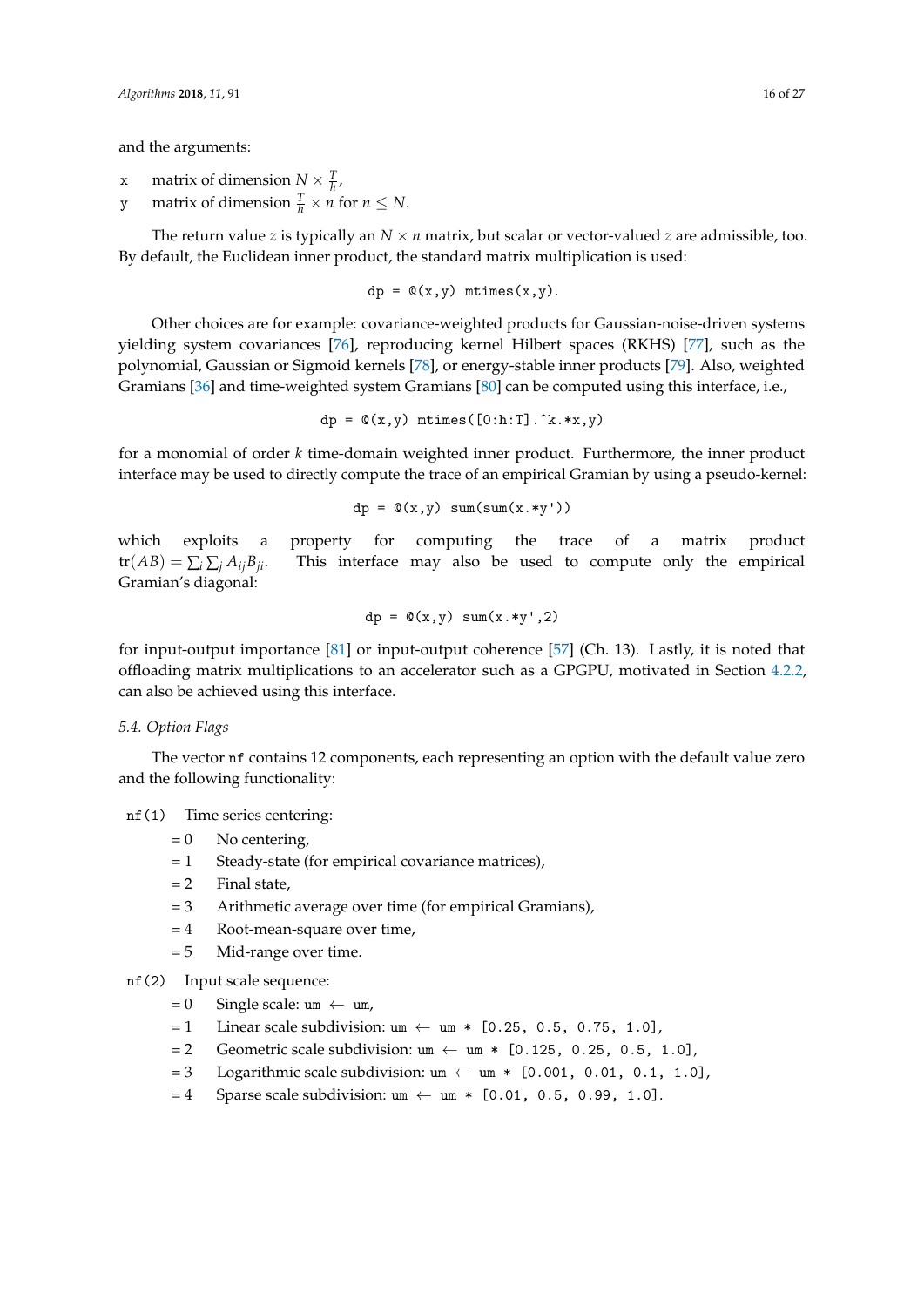- nf(3) Initial state scale sequence:
	- $= 0$  Single scale: xm  $\leftarrow$  xm,
	- $= 1$  Linear scale subdivision:  $x \text{m} \leftarrow x \text{m} * [0.25, 0.5, 0.75, 1.0]$ ,
	- $= 2$  Geometric scale subdivision:  $x \text{m} \leftarrow x \text{m} * [0.125, 0.25, 0.5, 1.0]$ ,
	- $= 3$  Logarithmic scale subdivision:  $x \text{m} \leftarrow x \text{m} * [0.001, 0.01, 0.1, 1.0]$ ,
	- $= 4$  Sparse scale subdivision:  $x \text{m} \leftarrow x \text{m} * [0.01, 0.5, 0.99, 1.0].$
- nf(4) Input directions:
	- $= 0$  Positive and negative: um  $\leftarrow$  [-um, um],
	- $= 1$  Only positive: um  $\leftarrow$  um.
- nf(5) Initial state directions:
	- $= 0$  Positive and negative:  $x \text{m} \leftarrow [-x \text{m}, x \text{m}]$ ,
	- $= 1$  Only positive:  $x \text{m} \leftarrow x \text{m}$ .
- nf(6) Normalizing:
	- $= 0$  No normalization,
	- $= 1$  Scale with Gramian diagonal (see [\[82\]](#page-26-0)),
	- $= 2$  Scale with steady-state (see [\[34\]](#page-24-3)).
- nf(7) Non-Symmetric Cross Gramian, only *WX*, *WY*, *W<sup>J</sup>* :
	- = 0 Regular cross Gramian,
	- = 1 Non-symmetric cross Gramian.
- nf(8) Extra input for state and parameter perturbation trajectories, only *WO*, *WX*, *WS*, *W<sup>I</sup>* , *W<sup>J</sup>* :
	- $= 0$  No extra input,
	- $= 1$  Apply extra input (see [\[83\]](#page-26-1)).
- nf(9) Center parameter scales, only *WS*, *W<sup>I</sup>* , *W<sup>J</sup>* :
	- $= 0$  No centering,
	- = 1 Center around arithmetic mean,
	- = 2 Center around logarithmic mean.
- nf(10) Parameter Gramian variant, only *WS*, *W<sup>I</sup>* , *W<sup>J</sup>* :
	- = 0 Average input-to-state (*WS*), detailed Schur-complement (*W<sup>I</sup>* , *W<sup>J</sup>* ),
	- = 1 Average input-to-output (*WS*), approximate Schur-complement (*W<sup>I</sup>* , *W<sup>J</sup>* ).
- nf(11) Empirical cross Gramian partition width, only *WX*, *W<sup>J</sup>* :
	- $= 0$  Full cross Gramian computation, no partitioning.
	- < N Maximum partition size in terms of cross Gramian columns.
- nf(12) Partitioned empirical cross Gramian running index, only *WX*, *W<sup>J</sup>* :
	- $= 0$  No partitioning.
	- > 0 Index of the set of cross Gramian columns to be computed.

#### 5.4.1. Schur-Complement

The observability-based parameter Gramians, the empirical identifiability Gramian *W<sup>I</sup>* and the empirical cross-identifiability Gramian  $W_{\tilde{I}}$ , utilize an inversion as part of a (approximated) Schur-complement. Instead of using a Schur-complement solver or the pseudo-inverse, an approximate inverse with computational complexity  $\mathcal{O}(N^2)$  based on [\[84\]](#page-26-2) is utilized,

$$
A^{-1} \approx D^{-1} - D^{-1}ED^{-1},
$$

with the diagonal matrix *D*,  $D_{ii} = A_{ii}$  and the matrix of off-diagonal elements  $E = A - D$ . This approximate inverse is used by default for  $W_I$  and  $W_{\tilde{I}}$ .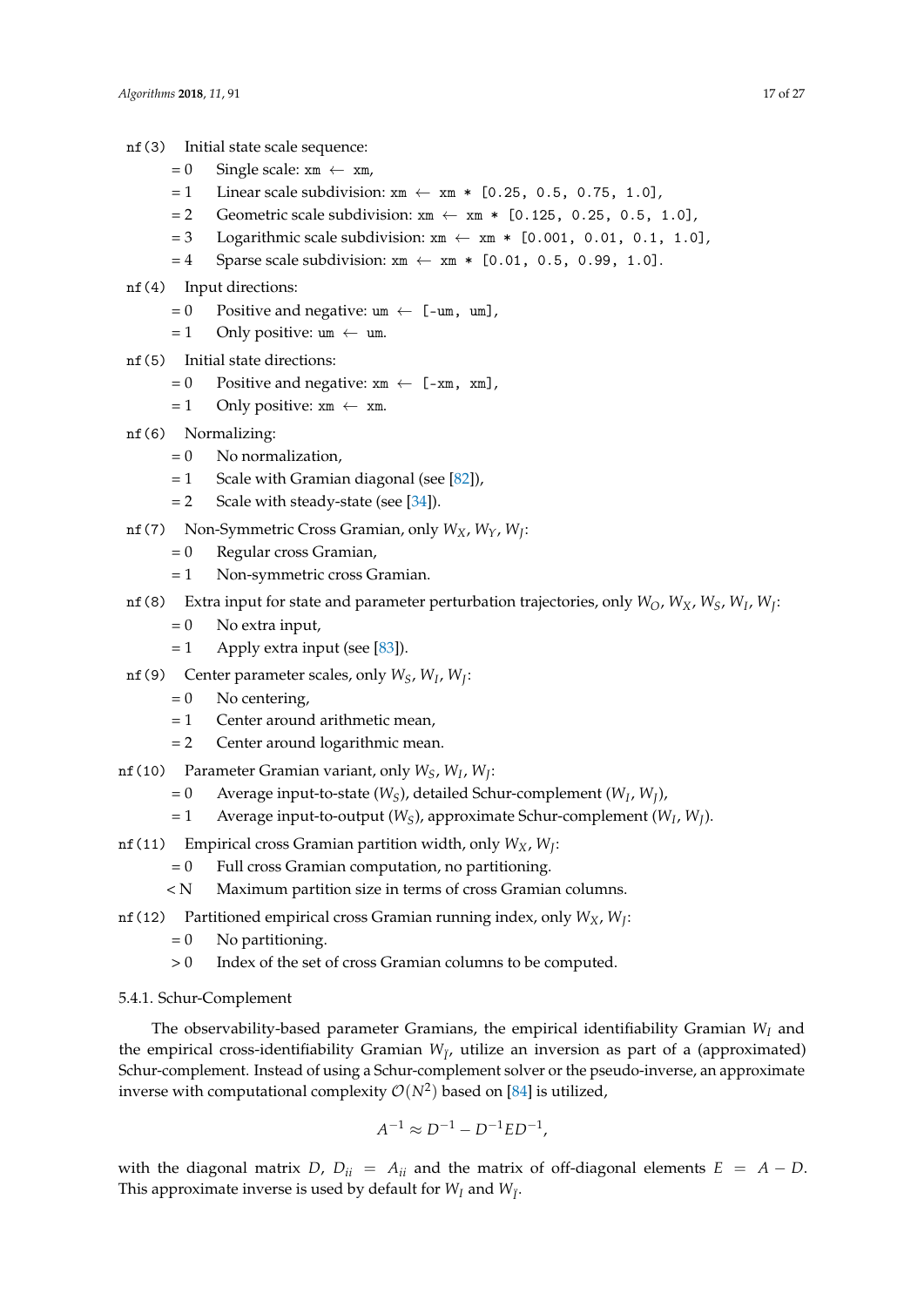# 5.4.2. Partitioned Computation

The partitioned empirical cross Gramian (Section [4.2.3\)](#page-12-1) can be configured by the option flags nf(11) and nf(12), with nf(11) defining the maximum number of columns per partition, and nf(12) setting the running index of the current partition. Together with a partitioned singular value decomposition, such as the HAPOD [\[72\]](#page-25-16), an empirical-cross-Gramian-based Galerkin projection is computable with minimal communication in parallel on a distributed memory system, or sequentially on a shared memory system [\[73\]](#page-25-17).

#### <span id="page-17-1"></span>*5.5. Solver Configuration*

To provide a problem-specific integrator to generate the state and output trajectories, a global variable named ODE is available, and expects a handle to a function with the signature:

$$
y = ODE(f, g, t, x0, u, p)
$$

comprising the arguments:

- handle to a function with the signature xdot =  $f(x,u,p,t)$  representing the system's vector-field and expecting the arguments: current state x, current input u, (current) parameter p and current time t.
- g handle to a function with the signature  $y = g(x, u, p, t)$  representing the system's output functional and expecting the arguments: the current state x, current input u, (current) parameter p and current time t.
- t two component vector t = [h,T] specifying the time-step width *h* and time horizon *T*.
- x0 column vector of dimension *N* setting the initial condition.
- u handle to a function with the signature  $u_t = u(t)$ .
- p column vector of dimension *P* holding the (current) parameter.

The solver is expected to return a discrete trajectory matrix of dimension  $\dim(g(x(t), u(t), \theta, t)) \times \frac{T}{h}.$ 

As a default solver for (nonlinear) initial value problems, the optimal second-order strong stability preserving (SSP) explicit Runge-Kutta method [\[85\]](#page-26-3) is included in emgr. This single-step integrator is implemented in a low-storage variant, and the stability of this method can be increased by additional stages, which is configurable by a global variable named STAGES. The default number of stages is  $STAGES = 3$ , yielding the SSP32 method.

# <span id="page-17-0"></span>*5.6. Sample Usage*

To illustrate the usage of emgr, the Matlab code for the computation of the empirical cross Gramian of a small linear system is presented in Figure [1.](#page-18-1) For demonstration purposes, this system has one uncontrollable and unobservable, one controllable and unobservable, one uncontrollable and observable, and one controllable and observable state:

$$
A:=-\frac{1}{2}\,\mathbbm{1},\quad B:=\begin{pmatrix}0&1&0&1\end{pmatrix}^\intercal,\quad C:=\begin{pmatrix}0&0&1&1\end{pmatrix}.
$$

The cross Gramian computes as:

$$
AW_X + W_XA = BC \Rightarrow W_X = BC,
$$

which is approximately computed empirically following Section [3.1.4](#page-7-1) in Figure [1.](#page-18-1)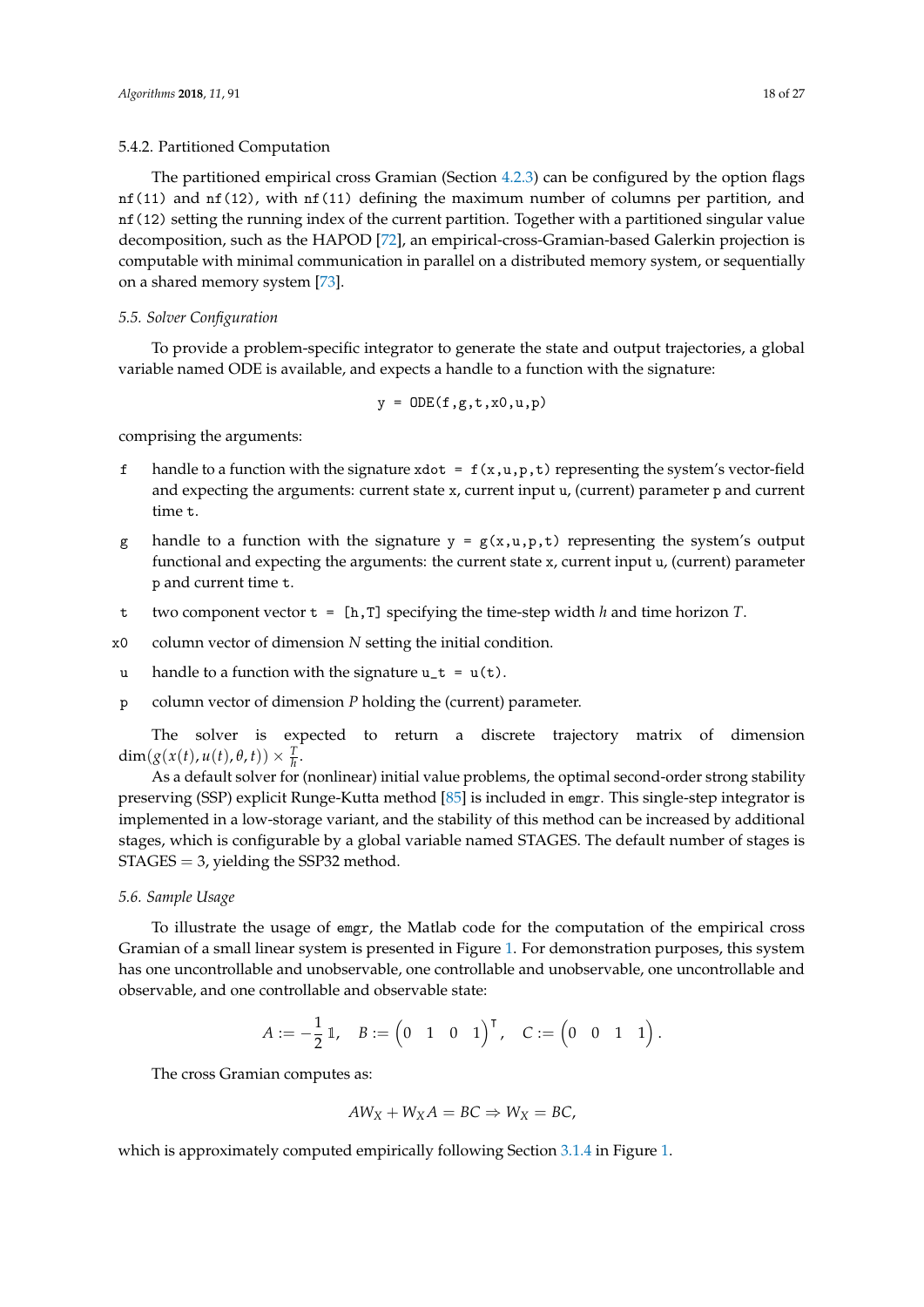```
M = 1; M = 1;
N = 4; \% Number of states
Q = 1; \% Number of outputs
A = -0.5*eye(N); % System matrix
B = [0;1;0;1]; % Input matrix
C = [0, 0, 1, 1]; % Output matrix
f = \mathbb{Q}(x, u, p, t) A * x + B * u; % Vector field
g = \mathbb{Q}(x, u, p, t) C*x; \qquad \qquad \% Output functional
h = 0.1; \% Time step size
T = 10.0; % Time horizon
Wx = \text{emgr}(f, g, [M, N, Q], [h, T], 'x'); % \approx B*C
```
**Figure 1.** Sample code for the computation of the empirical cross Gramian of a non-minimal fourth order system, see Section [5.6.](#page-17-0)

#### <span id="page-18-0"></span>**6. Numerical Examples**

In this section, empirical-Gramian-based model reduction techniques are demonstrated for three test systems using [\[68\]](#page-25-12); first, for a linear state-space symmetric MIMO system, second, for a hyperbolic SISO system, and third for a nonlinear SIMO system. All numerical tests are performed using OCTAVE 4.4 [\[86\]](#page-26-4).

#### <span id="page-18-2"></span>*6.1. Linear Verification*

The first example is a linear test system of the form [\(3\)](#page-5-0) and generated using the inverse Lyapunov procedure [\[87\]](#page-26-5), in a variant that enforces state-space symmetric systems [\[88\]](#page-26-6). For state-space symmetric systems,  $A = A^{\dagger}$ ,  $B = C^{\dagger}$ , all system Gramians are symmetric and equal [\[89\]](#page-26-7). The system is configured to have  $N = \dim(x(t)) = 256$  states and  $\dim(u(t)) = \dim(y(t)) = 4$  inputs and outputs. For the computation of the reduced order model, the empirical linear cross Gramian with an impulse input  $u_i(t) = \delta(t)$  and a zero initial state  $x_{0,i} = 0$  is used, while for the trajectory simulation the default SSP32 (Section [5.5\)](#page-17-1) integrator is utilized.

To quantify the quality of the resulting reduced order models, the error between the original full order model output and the reduced order model's output is compared in the time-domain  $\mathcal{L}_2$ -norm,

$$
||y - \tilde{y}||_{\mathcal{L}_2} = \sqrt{\int_0^\infty ||y(t) - \tilde{y}(t)||_2^2 dt}.
$$

In addition, the balanced truncation upper bound is assessed [\[41\]](#page-24-10):

$$
||y - \tilde{y}||_{\mathcal{L}_2} \le 2||u||_{\mathcal{L}_2} \sum_{k=n+1}^{N} \sigma_k,
$$

for a reduced model of order *n*. Instead of impulse input, zero-centered, unit-variance Gaussian noise is used as input time series for the evaluation.

Figure [2](#page-19-0) shows the reduced order model's relative  $\mathcal{L}_2$ -norm model reduction error, as well as the upper bound for increasing reduced orders. The error evolves correctly tightly below the bound, until the numerical accuracy (double-precision floating point arithmetic) is reached.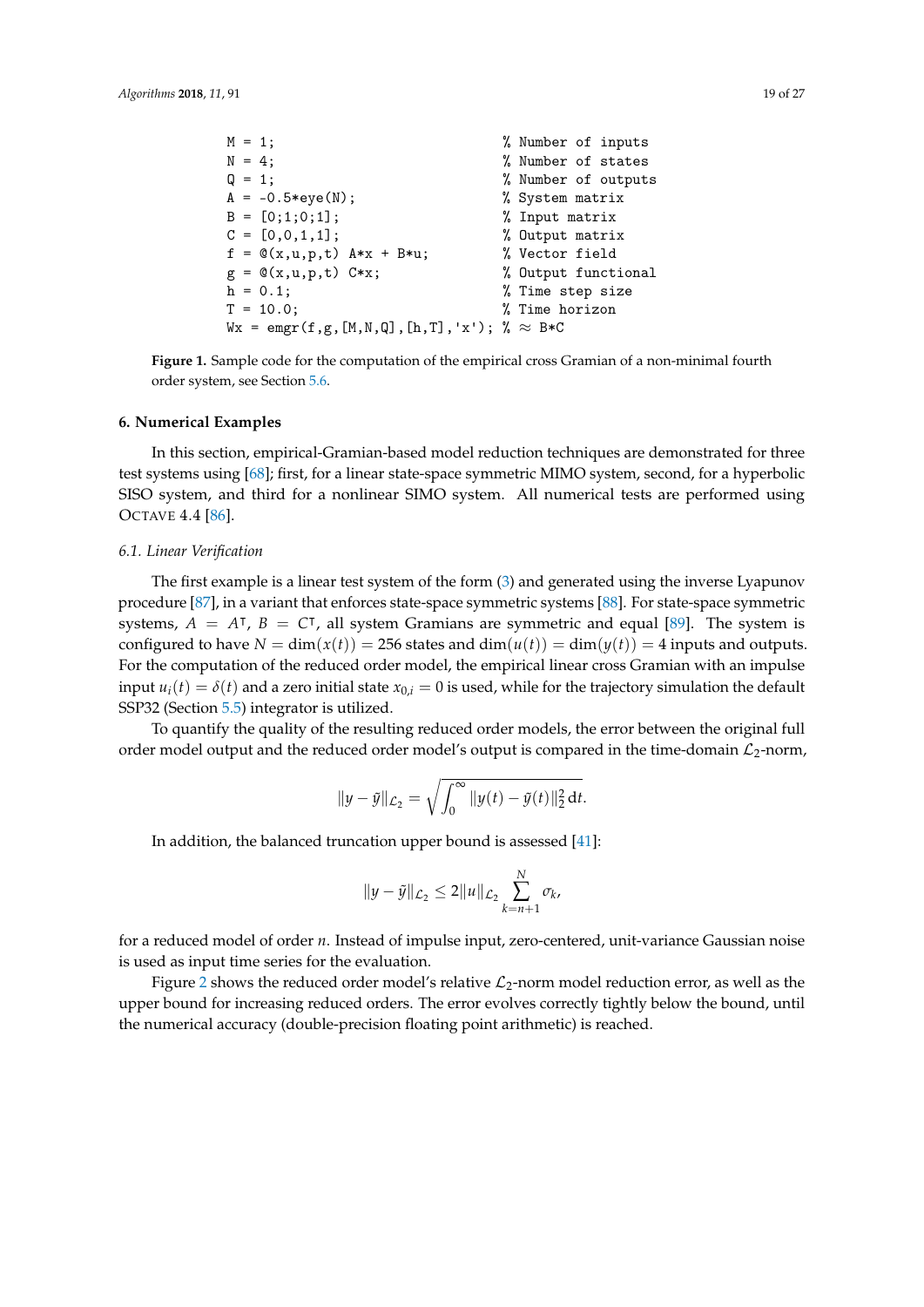<span id="page-19-0"></span>

Figure 2. Model reduction error for the linear test system, see Section [6.1.](#page-18-2)

# <span id="page-19-1"></span>*6.2. Hyperbolic Evaluation*

The second numerical example is given by a one-dimensional transport equation. An input-output system is constructed by selecting the left boundary as the input and the right boundary as the output:

$$
\frac{\partial}{\partial t} z(x, t) = -\theta \frac{\partial}{\partial x}, \quad x \in [0, 1],
$$
  
\n
$$
z(0, t) = u(t),
$$
  
\n
$$
z(x, 0) = 0,
$$
  
\n
$$
y(t) = z(1, t),
$$

while the transport velocity  $\theta \in [1.0, 1.5]$  is treated as a parameter. This partial differential equation system is spatially discretized by a first-order finite-difference upwind scheme, yielding a SISO ordinary differential equation system:

$$
\dot{x}(t) = A(\theta)x(t) + bu(t),
$$
  

$$
y(t) = cx(t),
$$

with  $A(\theta) = \theta A$ . For this example, a spatial resolution of dim $(x(t)) = 256$  is chosen, hence  $A \in \mathbb{R}^{256 \times 256}$ ,  $b \in \mathbb{R}^{256}$  and  $c \in \mathbb{R}^{256}$ . Since the system matrix is non-normal, using techniques such as POD may lead to unstable reduced order models. Thus, here a cross-Gramian-based balancing technique is used, guaranteeing stability of the reduced model. For training, impulse responses for the extremal velocities are used; for testing, a Gauss bell input is utilized over 10 uniformly random velocities, both utilizing the default integrator. The reduced order model quality is evaluated by the parametric norm [\[47\]](#page-24-16):

$$
||y(\theta) - \tilde{y}(\theta)||_{\mathcal{L}_2 \otimes \mathcal{L}_2} = \sqrt{\int_{\Theta} ||y(\theta) - \tilde{y}(\theta_r)||_{\mathcal{L}_2}^2 d\theta}.
$$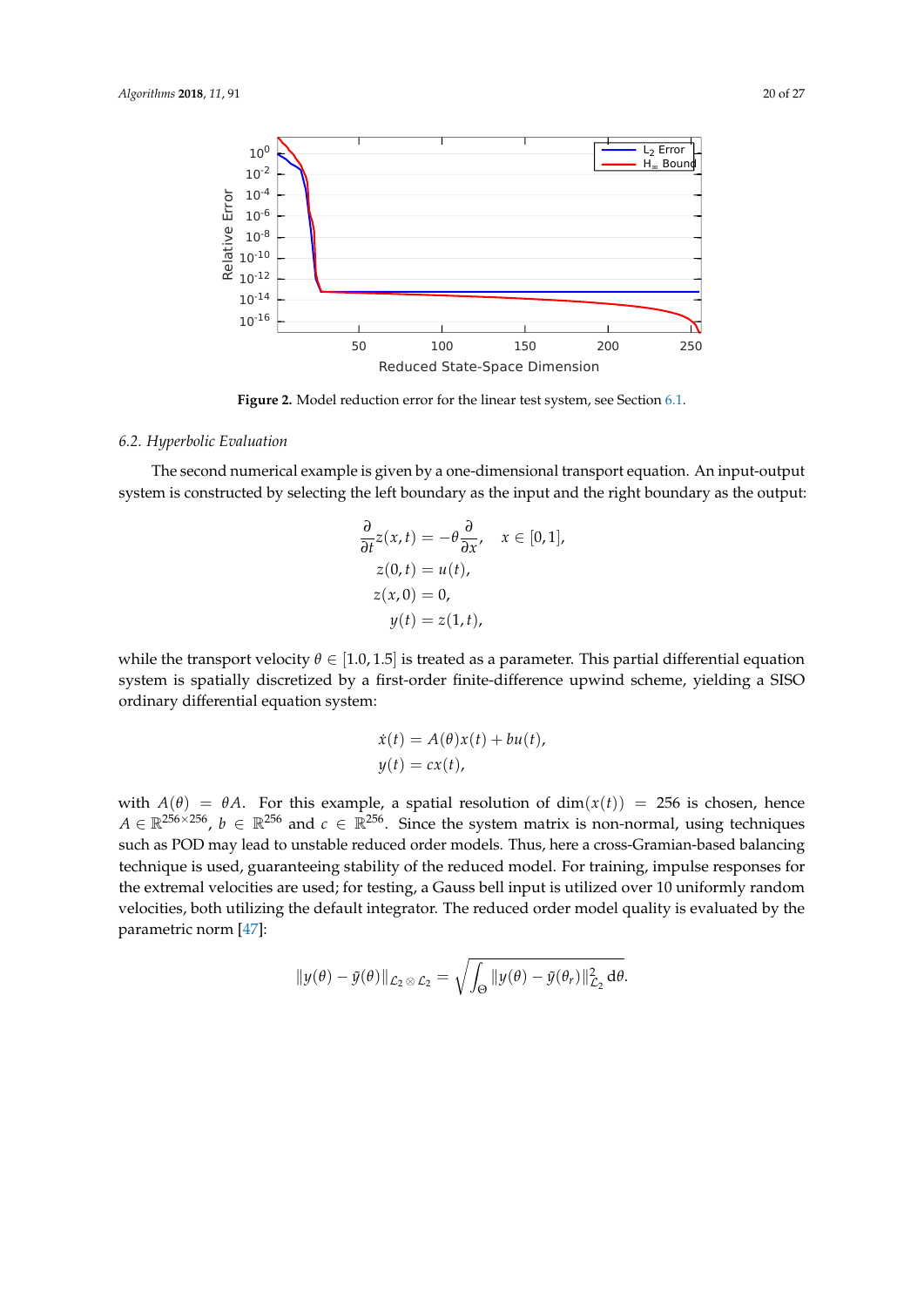<span id="page-20-0"></span>

Figure 3. Model reduction error for the hyperbolic test system, see [Section 6.2.](#page-19-1)

Even though the system is hyperbolic, a steep decay in error is obtained (Figure [3\)](#page-20-0). Yet, due to the hyperbolicity and the parameter-dependence of the reduced order model, a lower overall numerical accuracy ( $\approx$ 10<sup>-7</sup>) is achieved.

# <span id="page-20-1"></span>*6.3. Nonlinear Validation*

The third example involves a parametric nonlinear system, based on the hyperbolic network model [\[90\]](#page-26-8),

$$
\dot{x}(t) = A \tanh(K(\theta)x(t)) + Bu(t),
$$
  

$$
y(t) = Cx(t).
$$

The structure of this system is similar to the linear system model [\(3\)](#page-5-0), yet the vector-field includes a hyperbolic tangent nonlinearity, in which the parametrized activation is described by a diagonal gain matrix *K*(*θ*), *Kii* = *θ<sup>i</sup>* . A negative Lehmer matrix (a Lehmer matrix is defined as  $A_{ij} := \min(i, j) / \max(i, j)$ , and is positive definite) is selected as system matrix  $A \in \mathbb{R}^{256 \times 256}$ , a vector of sequential cosine evaluations as input matrix  $B\in\mathbb{R}^{256\times1}$ , a binary matrix  $C^{4\times256}$  as output matrix, and parameters  $\theta \in \mathbb{R}^{256}$  constrained to the interval  $\theta_i \in [\frac{1}{2}, 1]$ . For this system a combined state and parameter reduction is demonstrated. To this end an empirical non-symmetric joint Gramian is computed, using again an impulse input  $u_i(t) = \delta(t)$ , a zero initial state  $x_{0i} = 0$  and the default integrator. The reduced order model quality is evaluated for the same input and initial state by the joint state and parameter norm  $\|y(\theta)-\tilde{y}(\theta_r)\|_{\mathcal{L}_2\otimes\mathcal{L}_2}$ , with respect to the reduced parameters for ten uniformly random samples from the admissible parameter-space.

Figure [4](#page-21-1) depicts the  $\mathcal{L}_2 \otimes \mathcal{L}_2$ -norm model reduction error for increasing state- and parameter-space dimensions. The combined reduction errors decay for both: The reduced state-space and reduced parameter-space, yet faster for the state-space. As for the parametric model, the numerical accuracy is reduced due to the combined reduction.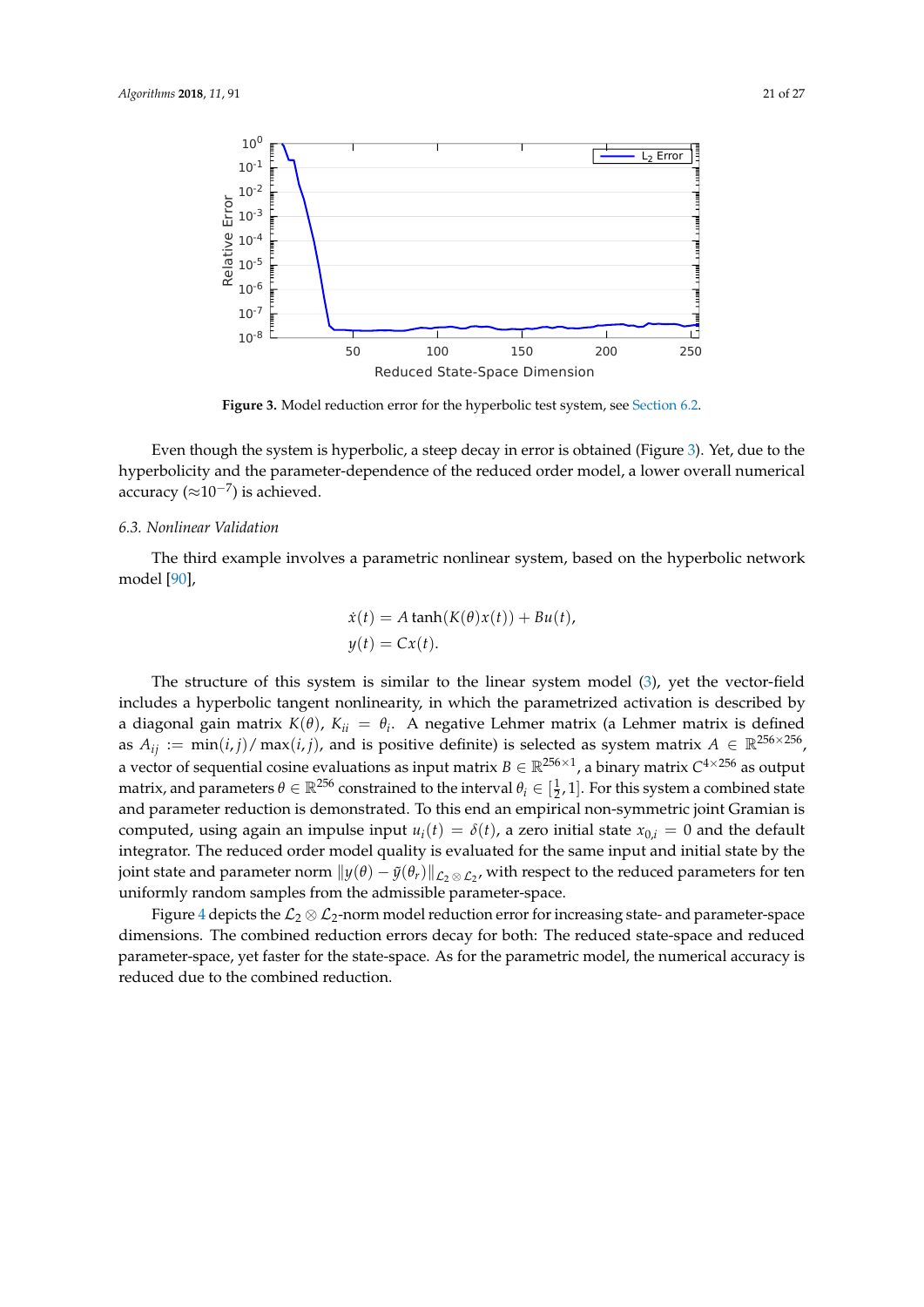<span id="page-21-1"></span>

Figure 4. Model reduction error for the nonlinear test system, see Section [6.3.](#page-20-1)

#### *6.4. On Hyper-Reduction*

Projection-based model reduction for nonlinear systems (such as in Section [6.3\)](#page-20-1) leads to a computational issue, the so-called lifting bottleneck, which results from the composition of the reconstructing projection  $U_1$  with the original, (nonlinear) vector field  $f$  and the reducing projection  $V_1$ :

$$
f_r := V_1^{\mathsf{T}} \circ f \circ U_1,
$$

in the reduced vector field [\(2\)](#page-3-0). This means for nonlinear systems, the high-dimensional state has to be used in the reduced order model, as opposed to linear systems [\(3\)](#page-5-0), where the truncated projections can be applied directly to the linear vector field components (The composition operators become matrix-matrix multiplications in the linear case) beforehand.

To reduce this computational complexity, hyper-reduction methods are utilized. Examples of hyper-reduction methods are: Gappy-POD [\[91\]](#page-26-9), Missing Point Estimation (MPE) [\[92\]](#page-26-10), Discrete Empirical Interpolation Method (DEIM) [\[93\]](#page-26-11), Dynamic Mode Decomposition (DMD) [\[94\]](#page-26-12) or numerical linearization [\[95\]](#page-26-13); for a comparison see [\[96\]](#page-26-14). These methods construct (linear) reduced representations of the nonlinearity in a data-driven manner.

emgr does not address hyper-reduction and thus it has to be applied in a separate post-processing step [\[97\]](#page-26-15). Yet, the trajectory data used to assemble the empirical Gramians can be recycled by interposing the hyper-reduction computation via the solver configuration (Section [5.5\)](#page-17-1).

#### <span id="page-21-0"></span>**7. Concluding Remark**

Empirical Gramians are a universal tool for nonlinear system and control theoretic applications with a simple, data-driven construction. The empirical Gramian framework - emgr - implements empirical Gramian computation for system input-output coherence and parameter identifiability evaluation. Possible future extensions of emgr may include Koopman Gramians [\[98\]](#page-26-16), empirical Riccati covariance matrices [\[99\]](#page-26-17), or empirical differential balancing [\[100\]](#page-26-18). Finally, further examples and applications can be found at the emgr project website: [http://gramian.de.](http://gramian.de)

# **Code Availability**

The source code of the presented numerical examples can be obtained from:

<http://runmycode.org/companion/view/2077>

and is authored by: CHRISTIAN HIMPE.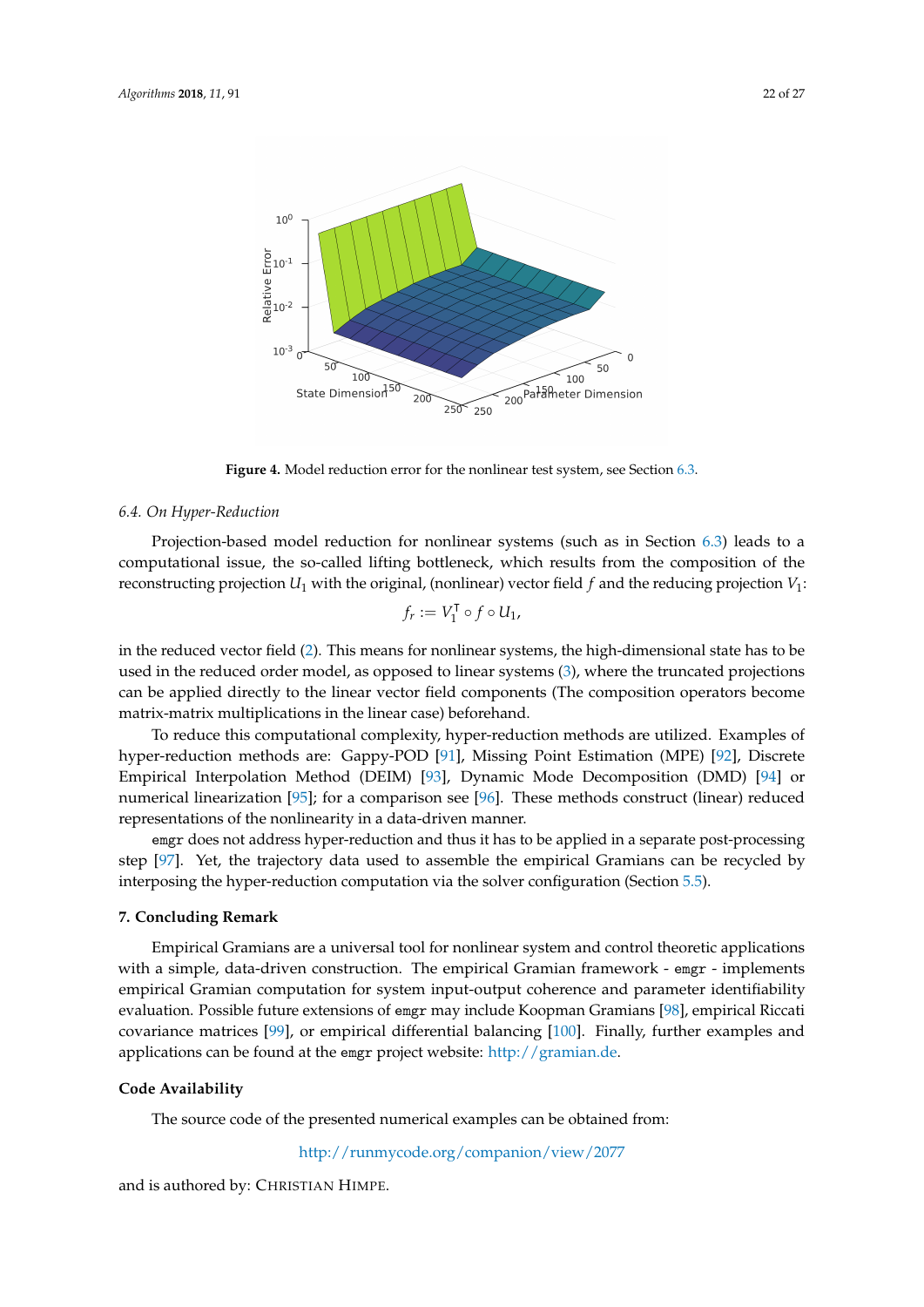**Funding:** Supported by the German Federal Ministry for Economic Affairs and Energy, in the joint project: "**MathEnergy**—Mathematical Key Technologies for Evolving Energy Grids", sub-project: Model Order Reduction (Grant number: 0324019**B**). Open access funding provided by Max Planck Society.

**Conflicts of Interest:** The author declares no conflict of interest.

# **Abbreviations**

The following abbreviations are used in this manuscript:

| PDE          | Partial Differential Equation                            |
|--------------|----------------------------------------------------------|
| ODE          | Ordinary Differential Equation                           |
| MOR          | Model Order Reduction                                    |
| pMOR         | parametric Model Order Reduction                         |
| nMOR         | nonlinear Model Order Reduction                          |
| POD          | Proper Orthogonal Decomposition                          |
| bPOD         | balanced Proper Orthogonal Decomposition                 |
| SVD          | Singular Value Decomposition                             |
| HSV          | Hankel Singular Values                                   |
| <b>EVD</b>   | Eigenvalue Decomposition                                 |
| <b>SISO</b>  | Single-Input-Single-Output                               |
| MIMO         | Multiple-Input-Multiple-Output                           |
| <b>BLAS</b>  | Basic Linear Algebra System                              |
| LoC          | Lines of Code                                            |
| SIMD         | Single Instruction Multiple Data                         |
| <b>UMA</b>   | <b>Unified Memory Access</b>                             |
| GPGPU        | General Purpose Graphics Processing Unit                 |
| GPU          | <b>Graphics Processing Unit</b>                          |
| <b>UMM</b>   | <b>Unified Memory Model</b>                              |
| hUMA         | heterogeneous Unified Memory Access                      |
| CPU          | <b>Central Processing Unit</b>                           |
| <b>GEMM</b>  | GEneralized Matrix Multiplication                        |
| <b>HAPOD</b> | Hierarchical Approximate Proper Orthgoonal Decomposition |
| <b>RKHS</b>  | Reproducing Kernel Hilbert Spaces                        |
| SSP          | <b>Strong Stability Preserving</b>                       |
| <b>SIMO</b>  | Single-Input-Multiple-Output                             |
| MPE          | Missing Point Estimation                                 |
| DEIM         | Discrete Empirical Interpolation Method                  |
| <b>DMD</b>   | Dynamic Mode Decomposition                               |
|              |                                                          |

# **References**

- <span id="page-22-0"></span>1. Kalman, R.E. Mathematical description of linear dynamical systems. *SIAM J. Control Optim.* **1963**, *1*, 182–192. [\[CrossRef\]](http://dx.doi.org/10.1137/0301010)
- <span id="page-22-1"></span>2. Lall, S.; Marsden, J.E.; Glavaški, S. Empirical model reduction of controlled nonlinear systems. *IFAC Proc. Vol.* **1999**, *32*, 2598–2603. [\[CrossRef\]](http://dx.doi.org/10.1016/S1474-6670(17)56442-3)
- <span id="page-22-2"></span>3. Himpe, C. emgr—EMpirical GRamian Framework (Version 5.4). Available online: <http://gramian.de> (accessed on 26 June 2018).
- <span id="page-22-3"></span>4. Moore, B.C. Principal component analysis in linear systems: Controllability, observability, and model reduction. *IEEE Trans. Autom. Control* **1981**, *26*, 17–32. [\[CrossRef\]](http://dx.doi.org/10.1109/TAC.1981.1102568)
- <span id="page-22-4"></span>5. Sun, C.; Hahn, J. Model reduction in the presence of uncertainty in model parameters. *J. Process Control* **2006**, *16*, 645–649. [\[CrossRef\]](http://dx.doi.org/10.1016/j.jprocont.2005.10.001)
- <span id="page-22-5"></span>6. Himpe, C.; Ohlberger, M. The Empirical Cross Gramian for Parametrized Nonlinear Systems. *IFAC-PapersOnLine* **2015**, *48*, 727–728. [\[CrossRef\]](http://dx.doi.org/10.1016/j.ifacol.2015.05.163)
- <span id="page-22-6"></span>7. Hahn, J.; Edgar, T.F. Reduction of nonlinear models using balancing of empirical Gramians and Galerkin projections. In Proceedings of the 2000 American Control Conference, Chicago, IL, USA, 28–30 June 2000; Volume 4, pp. 2864–2868.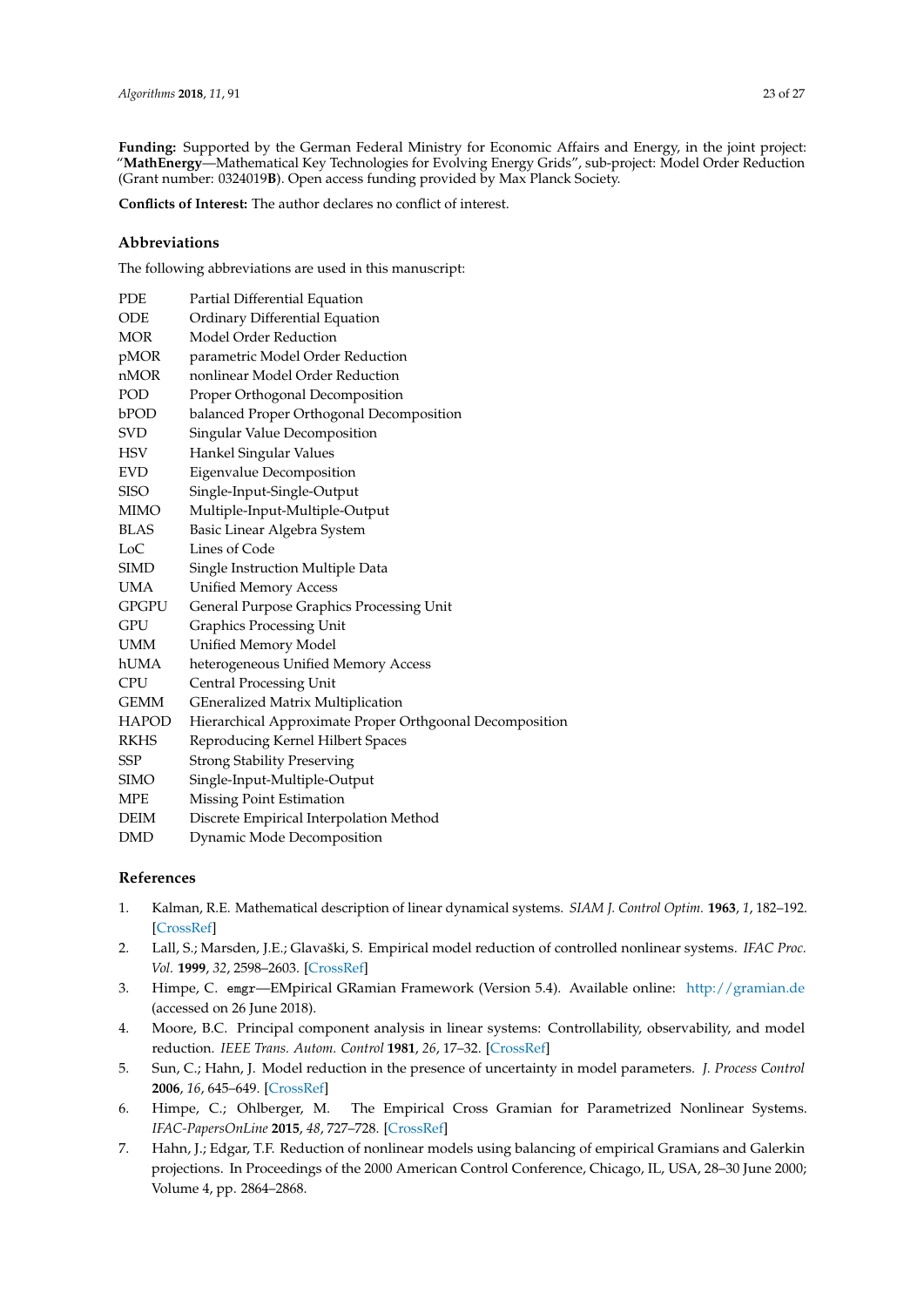- 8. Condon, M.; Ivanov, R. Model reduction of nonlinear systems. *Compel-Int. J. Comp. Math. Electr. Electron. Eng.* **2004**, *23*, 547–557. [\[CrossRef\]](http://dx.doi.org/10.1108/03321640410510730)
- <span id="page-23-0"></span>9. Yao, S.; Deng, Y.; Yu, Z. Balanced Truncation on Empirical Gramians for Model-Order-Reduction of Non-Quasi-Static Effects in MOSFETs. In Proceedings of the 9th International Conference on Solid-State and Integrated-Circuit Technology, Beijing, China, 20–23 October 2008; pp. 309–312.
- <span id="page-23-1"></span>10. Zhanfeng, M.; Chao, H. Structure-preserving balanced truncation for flexible spacecraft using cross Gramian. *J. Beijing Univ. Aeronaut. Astronaut.* **2008**, *34*, 1437–1440.
- <span id="page-23-2"></span>11. Himpe, C.; Ohlberger, M. Cross-Gramian Based Combined State and Parameter Reduction for Large-Scale Control Systems. *Math. Probl. Eng.* **2014**, *2014*, 1–13. [\[CrossRef\]](http://dx.doi.org/10.1155/2014/843869)
- <span id="page-23-3"></span>12. Streif, S.; Findeisen, R.; Bullinger, E. Relating Cross Gramians and Sensitivity Analysis in Systems Biology. *Theory Netw. Syst.* **2006**, *10*, 437–442.
- <span id="page-23-4"></span>13. Lystianingrum, V.; Hredzak, B.; Agelidis, V.G. Abnormal overheating detectability analysis based on cross Gramian for a supercapacitors string. In Proceedings of the Power and Energy Society General Meeting, Boston, MA, USA, 17–21 July 2016.
- <span id="page-23-5"></span>14. Geffen, D.; Findeisen, R.; Schliemann, M.; Allgöwer, F.; Guay, M. Observability Based Parameter Identifiability for Biochemical Reaction Networks. In Proceedings of the 2008 American Control Conference, Seattle, WA, USA, 11–13 June 2008; pp. 2130–2135.
- <span id="page-23-6"></span>15. Tolks, C.; Ament, C. Model Order Reduction of Glucose-Insulin Homeostasis Using Empirical Gramians and Balanced Truncation. *IFAC-PapersOnline* **2017**, *50*, 14735–14740. [\[CrossRef\]](http://dx.doi.org/10.1016/j.ifacol.2017.08.2576)
- <span id="page-23-7"></span>16. Moaveni, B.; Khaki-Sedigh, A. Input-Output Pairing based on Cross-Gramian Matrix. In Proceedings of the International Joint Conference SICE-ICAS, Busan, Korea, 18–21 October 2006; pp. 2378–2380.
- 17. Shaker, H.R.; Komareji, M. Control Configuration Selection for Multivariable Nonlinear Systems. *Ind. Eng. Chem. Res.* **2012**, *51*, 8583–8587. [\[CrossRef\]](http://dx.doi.org/10.1021/ie301137k)
- <span id="page-23-8"></span>18. Shaker, H.R.; Stoustrup, J. An interaction measure for control configuration selection for multivariable bilinear systems. *Nonlinear Dyn.* **2013**, *72*, 165–174. [\[CrossRef\]](http://dx.doi.org/10.1007/s11071-012-0700-z)
- <span id="page-23-9"></span>19. Singh, A.K.; Hahn, J. Determining Optimal Sensor Locations for State and Parameter Estimation for Stable Nonlinear Systems. *Ind. Eng. Chem. Res.* **2005**, *44*, 5645–5659. [\[CrossRef\]](http://dx.doi.org/10.1021/ie040212v)
- <span id="page-23-10"></span>20. Saltik, M.B.; Özkan, L.; Weiland, S.; van den Hof, P.M.J. Sensor Configuration Problem: Application to a Membrane Separation Unit. *IFAC-PapersOnLine* **2016**, *49*, 189–194. [\[CrossRef\]](http://dx.doi.org/10.1016/j.ifacol.2016.07.245)
- <span id="page-23-11"></span>21. Summers, T.H.; Cortesi, F.L.; Lygeros, J. On Submodularity and Controllability in Complex Dynamical Networks. *IEEE Trans. Control Netw. Syst.* **2016**, *3*, 91–101. [\[CrossRef\]](http://dx.doi.org/10.1109/TCNS.2015.2453711)
- <span id="page-23-12"></span>22. Lawrence, D.; Myatt, J.H.; Camphouse, R.C. On Model Reduction via Empirical Balanced Truncation. In Proceedings of the American Control Conference, Portland, OR, USA, 8–10 June 2005; Volume 5, pp. 3139–3144.
- <span id="page-23-13"></span>23. Hahn, J.; Kruger, U.; Edgar, T.F. Application of Model Reduction for Model Predictive Control. *IFAC Proc. Vol.* **2002**, *15*, 393–398. [\[CrossRef\]](http://dx.doi.org/10.3182/20020721-6-ES-1901.00634)
- <span id="page-23-14"></span>24. Hahn, J.; Edgar, T.F. A Gramian Based Approach to Nonlinearity Quantification and Model Classification. *Ind. Eng. Chem. Res.* **2001**, *40*, 5724–5731. [\[CrossRef\]](http://dx.doi.org/10.1021/ie010155v)
- <span id="page-23-15"></span>25. Jiang, M.; Wu, J.; Jiang, L.; Li, X. A Gramians Based Method for Nonlinearity Quantification of Spatio-Temporal Systems. In *Advanced Science and Technology Letters*; SERSC: Haikou, China, 2016; Volume 121, pp. 38–42.
- <span id="page-23-16"></span>26. Fernando, K.V.; Nicholson, H. On the Cauchy Index of Linear Systems. *IEEE Trans. Autom. Control* **1983**, *28*, 222–224. [\[CrossRef\]](http://dx.doi.org/10.1109/TAC.1983.1103200)
- <span id="page-23-17"></span>27. Fortuna, L.; Fransca, M. *Optimal and Robust Control: Advanced Topics with MATLAB*; CRC Press: Boca Raton, FL, USA, 2012.
- <span id="page-23-18"></span>28. Fu, J.; Zhong, C.; Ding, Y.; Zhou, J.; Zhong, C. An Information Theoretic Approach to Model Reduction based on Frequency-domain Cross-Gramian Information. In Proceedings of the 8th World Congress on Intelligent Control and Automation, Jinan, China, 7–9 July 2010; pp. 3679–3683.
- <span id="page-23-19"></span>29. Halvarsson, B.; Castaño, M.; Birk, W. Uncertainty Bounds for Gramian-Based Interaction Measures. In Proceedings of the 14th WSEAS international conference on Systems: part of the 14th WSEAS CSCC multiconference, Corfu Island, Greece, 22–24 July 2010; Volume 2, pp. 393–398.
- <span id="page-23-20"></span>30. Hrishikeshavan, V.; Humbert, J.S.; Chopra, I. Gramian Analysis of a Shrouded Rotor Micro Air Vehicle in Hover. *J. Guid. Control Dyn.* **2014**, *37*, 1684–1690. [\[CrossRef\]](http://dx.doi.org/10.2514/1.G000066)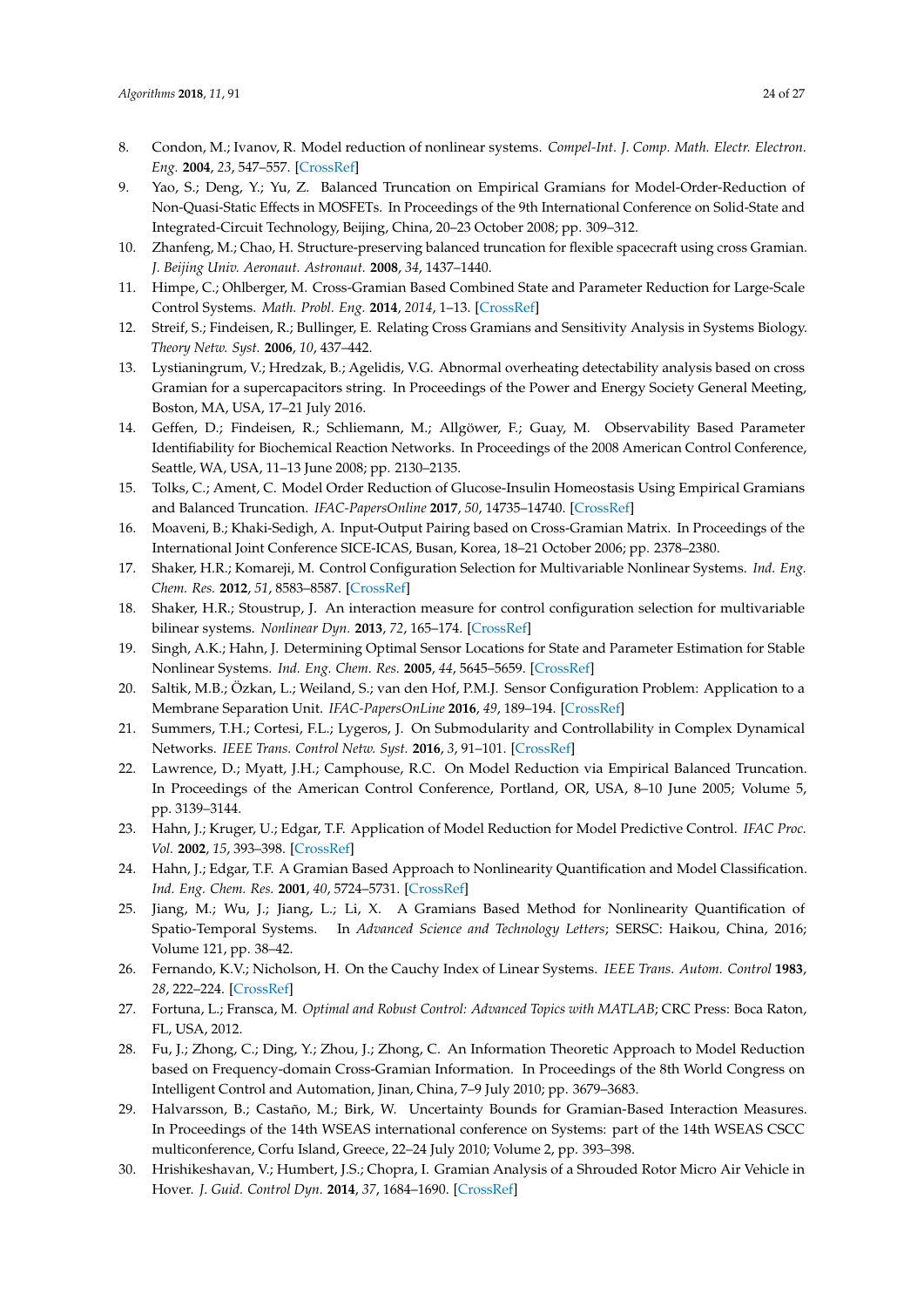- <span id="page-24-0"></span>31. Gugercin, S.; Antoulas, A.C.; Beattie, C.  $\mathcal{H}_2$  Model Reduction for Large-Scale Linear Dynamical Systems. *SIAM J. Matrix Anal. Appl.* **2008**, *30*, 609–638. [\[CrossRef\]](http://dx.doi.org/10.1137/060666123)
- <span id="page-24-1"></span>32. Willcox, K.; Peraire, J. Balanced Model Reduction via the Proper Orthogonal Decomposition. *AIAA J.* **2002**, *40*, 2323–2330. [\[CrossRef\]](http://dx.doi.org/10.2514/2.1570)
- <span id="page-24-2"></span>33. Rowley, C.W. Model reduction for fluids, using balanced proper orthogonal decomposition. *Int. J. Bifurcat. Chaos* **2005**, *15*, 997–1013. [\[CrossRef\]](http://dx.doi.org/10.1142/S0218127405012429)
- <span id="page-24-3"></span>34. Sun, C.; Hahn, J. *Nonlinear Model Reduction Routines for MATLAB*; Technical Report; Rensselaer Polytechnic Institute: Troy, NY, USA, 2006.
- <span id="page-24-4"></span>35. Hahn, J.; Edgar, T.F. Balancing Approach to Minimal Realization and Model Reduction of Stable Nonlinear Systems. *Ind. Eng. Chem. Res.* **2002**, *41*, 2204–2212. [\[CrossRef\]](http://dx.doi.org/10.1021/ie0106175)
- <span id="page-24-5"></span>36. Choroszucha, R.B.; Sun, J.; Butts, K. Nonlinear Model Order Reduction for Predictive Control of the Diesel Engine Airpath. In Proceedings of the American Control Conference, Boston, MA, USA, 6–8 July 2016; pp. 5081–5086.
- <span id="page-24-6"></span>37. Krener, A.; Ide, K. Measures of Unobservability. In Proceedings of the 48th IEEE Conference on Decision and Control, 2009 held jointly with the 2009 28th Chinese Control Conference, Shanghai, China, 16–18 December 2009; pp. 6401–6406.
- <span id="page-24-7"></span>38. Himpe, C.; Ohlberger, M. A Unified Software Framework for Empirical Gramians. *J. Math.* **2013**, *2013*, 1–6. [\[CrossRef\]](http://dx.doi.org/10.1155/2013/365909)
- <span id="page-24-8"></span>39. Himpe, C.; Ohlberger, M. A note on the cross Gramian for non-symmetric systems. *Syst. Sci. Control Eng.* **2016**, *4*, 199–208. [\[CrossRef\]](http://dx.doi.org/10.1080/21642583.2016.1215273)
- <span id="page-24-9"></span>40. Garcia, J.S.; Basilio, J.C. Computation of reduced-order models of multivariable systems by balanced truncation. *Int. J. Syst. Sci.* **2002**, *33*, 847–854. [\[CrossRef\]](http://dx.doi.org/10.1080/0020772021000017308)
- <span id="page-24-10"></span>41. Antoulas, A.C. *Approximation of Large-Scale Dynamical Systems Volume 6 Advances in Design and Control*; SIAM Publications: Philadelphia, PA, USA, 2005.
- <span id="page-24-11"></span>42. Aldhaheri, R.W. Model order reduction via real Schur-form decomposition. *Int. J. Control* **1991**, *53*, 709–716. [\[CrossRef\]](http://dx.doi.org/10.1080/00207179108953642)
- <span id="page-24-12"></span>43. Baur, U.; Benner, P. Gramian-Based Model Reduction for Data-Sparse Systems. *SIAM J. Sci. Comput.* **2008**, *31*, 776–798. [\[CrossRef\]](http://dx.doi.org/10.1137/070711578)
- <span id="page-24-13"></span>44. Sorensen, D.C.; Antoulas, A.C. The Sylvester equation and approximate balanced reduction. *Numer. Linear Algebra Appl.* **2002**, 671–700. [\[CrossRef\]](http://dx.doi.org/10.1016/S0024-3795(02)00283-5)
- <span id="page-24-14"></span>45. Hahn, J.; Edgar, T.F. An improved method for nonlinear model reduction using balancing of empirical Gramians. *Comput. Chem. Eng.* **2002**, *26*, 1379–1397. [\[CrossRef\]](http://dx.doi.org/10.1016/S0098-1354(02)00120-5)
- <span id="page-24-15"></span>46. Sun, C.; Hahn, J. Parameter reduction for stable dynamical systems based on Hankel singular values and sensitivity analysis. *Chem. Eng. Sci.* **2006**, *61*, 5393–5403. [\[CrossRef\]](http://dx.doi.org/10.1016/j.ces.2006.04.027)
- <span id="page-24-16"></span>47. Himpe, C. Combined State and Parameter Reduction for Nonlinear Systems with an Application in Neuroscience. Ph.D. Thesis, Westfälische Wilhelms-Universität Münster, Münster, Germany, 2017.
- <span id="page-24-17"></span>48. Keil, A.; Gouzé, J.L. *Model Reduction of Modular Systems Using Balancing Methods*; Technical Report; Technische Universität München: München, Germany, 2003.
- <span id="page-24-18"></span>49. Stigter, J.D.; van Willigenburg, L.G.; Molenaar, J. An Efficient Method to Assess Local Controllability and Observability for Non-Linear Systems. *IFAC-PapersOnLine* **2018**, *51*, 535–540. [\[CrossRef\]](http://dx.doi.org/10.1016/j.ifacol.2018.03.090)
- <span id="page-24-20"></span><span id="page-24-19"></span>50. Hespanha, J. *Linear Systems Theory*; Princeton University Press: Princeton, NJ, USA, 2009.
- 51. Ma, X.; De Abreu-Garcia, J.A. On the Computation of Reduced Order Models of Nonlinear Systems using Balancing Technique. In Proceedings of the 27th IEEE Conference on Decision and Control, Austin, TX, USA, 7–9 December 1988; Volume 2, pp. 1165–1166.
- <span id="page-24-21"></span>52. Singh, A.K.; Hahn, J. On the Use of Empirical Gramians for Controllability and Observability Analysis. In Proceedings of the 2005 American Control Conference, Portland, OR, USA, 8–10 June 2005; Volume 2005, pp. 140–141.
- <span id="page-24-22"></span>53. Dones, I.; Skogestad, S.; Preisig, H.A. Application of Balanced Truncation to Nonlinear Systems. *Ind. Eng. Chem. Res.* **2011**, *50*, 10093–10101. [\[CrossRef\]](http://dx.doi.org/10.1021/ie200706d)
- <span id="page-24-23"></span>54. Scherpen, J.M.A. Balancing for nonlinear systems. *Syst. Control Lett.* **1993**, *21*, 143–153. [\[CrossRef\]](http://dx.doi.org/10.1016/0167-6911(93)90117-O)
- <span id="page-24-24"></span>55. Hahn, J.; Edgar, T.F.; Marquardt, W. Controllability and observability covariance matrices for the analysis and order reduction of stable nonlinear systems. *J. Process Control* **2003**, *13*, 115–127. [\[CrossRef\]](http://dx.doi.org/10.1016/S0959-1524(02)00024-0)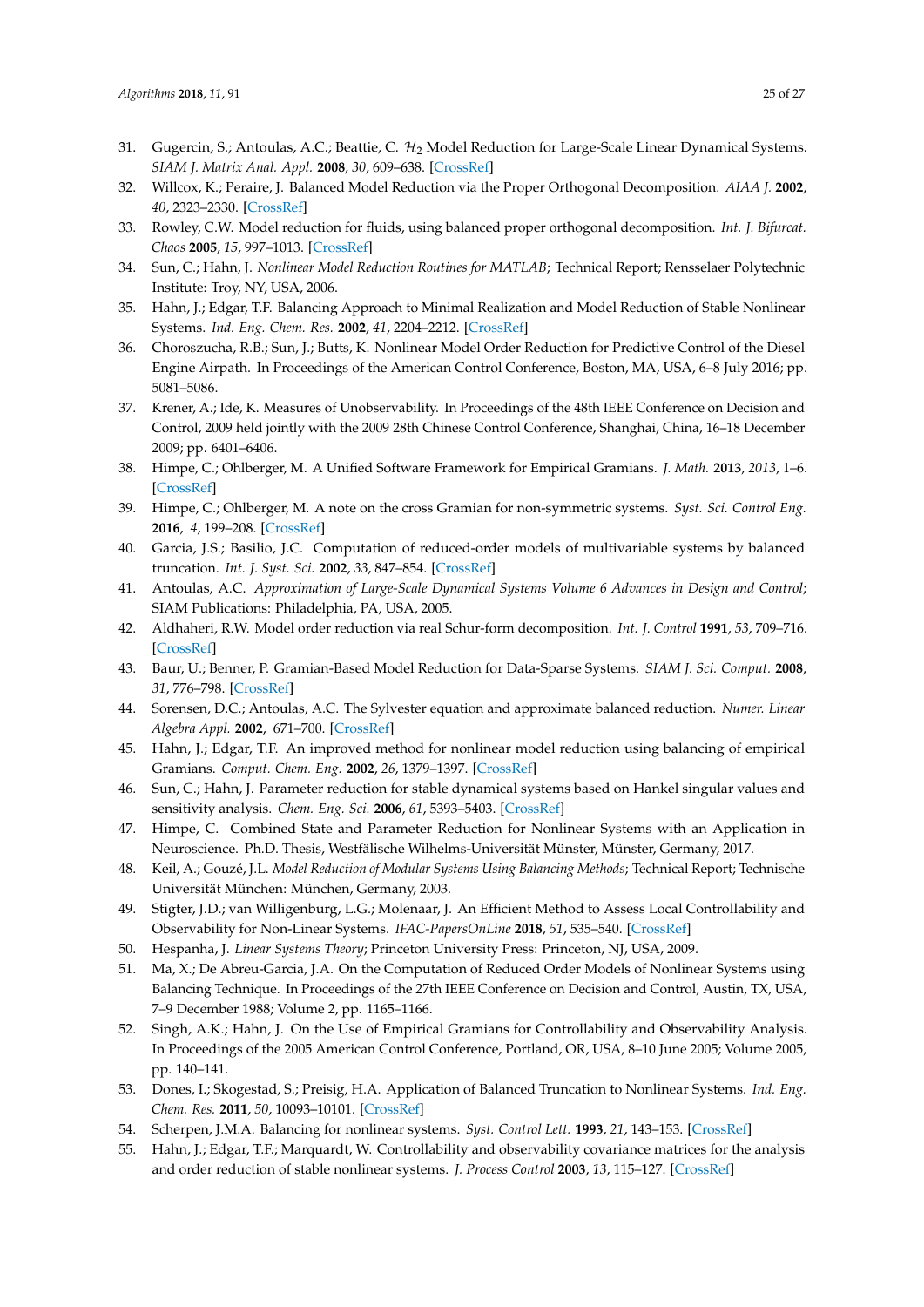- <span id="page-25-0"></span>56. Fernando, K.V.; Nicholson, H. On the Structure of Balanced and Other Principal Representations of SISO Systems. *IEEE Trans. Autom. Control* **1983**, *28*, 228–231. [\[CrossRef\]](http://dx.doi.org/10.1109/TAC.1983.1103195)
- <span id="page-25-1"></span>57. Fernando, K.V. Covariance and Gramian Matrices in Control and Systems Theory. Ph.D. Thesis, University of Sheffield, Sheffield, UK, 1982.
- <span id="page-25-2"></span>58. Fernando, K.V.; Nicholson, H. On the Cross-Gramian for Symmetric MIMO Systems. *IEEE Trans. Circuits Syst.* **1985**, *32*, 487–489. [\[CrossRef\]](http://dx.doi.org/10.1109/TCS.1985.1085737)
- <span id="page-25-3"></span>59. Shaker, H.R. Generalized Cross-Gramian for Linear Systems. In Proceedings of the 7th IEEE Conference on Industrial Electronics and Applications (ICIEA), Singapore, 18–20 July 2012; pp. 749–751.
- <span id="page-25-4"></span>60. Baur, U.; Benner, P.; Haasdonk, B.; Himpe, C.; Martini, I.; Ohlberger, M. Comparison of Methods for Parametric Model Order Reduction of Time-Dependent Problems. In *Model Reduction and Approximation: Theory and Algorithms*; Benner, P., Cohen, A., Ohlberger, M., Willcox, K., Eds.; SIAM: Philadelphia, PA, USA, 2017; pp. 377–407.
- <span id="page-25-5"></span>61. Barbagallo, A.; De Felice, V.F.; Nagarajan, K.K. Reduced Order Modelling of a Couette Flow Using Balanced Proper Orthogonal Decomposition. In Proceedings of the 2nd Young ERCOFTAC Workshop, Montestigliano, Italy, 10 March 2008.
- <span id="page-25-6"></span>62. Ionescu, T.C.; Fujimoto, K.; Scherpen, J.M.A. Singular Value Analysis of Nonlinear Symmetric Systems. *IEEE Trans. Autom. Control* **2011**, *56*, 2073–2086. [\[CrossRef\]](http://dx.doi.org/10.1109/TAC.2011.2126630)
- <span id="page-25-7"></span>63. Fujimoto, K.; Scherpen, J.M.A. On balanced truncation for symmetric nonlinear systems. In Proceedings of the International Symposium on Mathematical Theory of Networks and Systems, Groningen, The Netherlands, 7–11 July 2014; Volume 21, pp. 1498–1502.
- <span id="page-25-8"></span>64. Constantine, P. *Active Subspaces: Emerging Ideas for Dimension Reduction in Parameter Studies*; SIAM Spotlights, SIAM: Philadelphia, PA, USA, 2015.
- <span id="page-25-9"></span>65. Lieberman, C.E.; Fidkowski, K.; Willcox, K.; van Bloemen Waanders, B. Hessian-based model reduction: Large-scale inversion and prediction. *Int. J. Numer. Methods Fluids* **2013**, *71*, 135–150. [\[CrossRef\]](http://dx.doi.org/10.1002/fld.3650)
- <span id="page-25-10"></span>66. Jazlan, A.; Sreeram, V.; Togneri, R. Cross Gramian Based Time Interval Model Reduction. In Proceedings of the 5th Australien Control Conference (AUCC), Gold Coast, Australia, 5–6 November 2015; pp. 274–276.
- <span id="page-25-11"></span>67. The MathWorks, Inc. MATLAB. Available online: <http://www.matlab.com> (accessed on 26 June 2018).
- <span id="page-25-12"></span>68. The Octave Developers. GNU Octave. Available online: <http://octave.org> (accessed on 26 June 2018).
- <span id="page-25-13"></span>69. Johnson, R.K. *The Elements of MATLAB Style*; Cambridge University Press: Cambridge, UK, 2011.
- <span id="page-25-14"></span>70. Altman, Y.M. *Accelerating MATLAB Performance: 1001 Tips to Speed up MATLAB Programs*; CRC Press: Boca Raton, FL, USA, 2015.
- <span id="page-25-15"></span>71. Rogers, P.; Marci, J.; Marinkovic, S. *Heterogeneous Uniform Memory Access*; AMD: Santa Clara, CA, USA, 2013.
- <span id="page-25-16"></span>72. Himpe, C.; Leibner, T.; Rave, S. Hierarchical Approximate Proper Orthogonal Decomposition. *arXiv* **2018**, arXiv:1607.05210.
- <span id="page-25-17"></span>73. Himpe, C.; Leibner, T.; Rave, S.; Saak, J. Fast Low-Rank Empirical Cross Gramians. *Proc. Appl. Math. Mech.* **2017**, *17*, 841–842. [\[CrossRef\]](http://dx.doi.org/10.1002/pamm.201710388)
- <span id="page-25-18"></span>74. Condon, M.; Ivanov, R. Empirical Balanced Truncation of Nonlinear Systems. *J. Nonlinear Sci.* **2004**, *14*, 405–414. [\[CrossRef\]](http://dx.doi.org/10.1007/s00332-004-0617-5)
- <span id="page-25-19"></span>75. Nilsson, O.; Rantzer, A. A novel approach to balanced truncation of nonlinear systems. In Proceedings of the 2009 European Control Conference (ECC), Budapest, Hungary, 23–26 August 2009.
- <span id="page-25-20"></span>76. Nikiforuk, P.N.; Gupta, M.M. On stochastic perturbation theory for linear systems. In Proceedings of the 1969 IEEE Symposium on Adaptive Processes (8th) Decision and Control, University Park, PA, USA, 17–19 November 1969.
- <span id="page-25-21"></span>77. Bouvrie, J.; Hamzi, B. Kernel Methods for the Approximation of Nonlinear Systems. *SIAM J. Control Optim.* **2017**, *55*, 2460–2492. [\[CrossRef\]](http://dx.doi.org/10.1137/14096815X)
- <span id="page-25-22"></span>78. Fasshauer, G.; McCourt, M. *Kernel-Based Approximation Methods Using MATLAB Volume 19 Interdisciplinary Mathematical Sciences*; World Scientific: Singapore, 2015.
- <span id="page-25-23"></span>79. Kalashnikova, I.; Barone, M.; Arunajatesan, S.; van Bloemen Waanders, B. Construction of energy-stable projection-based reduced order models. *Appl. Math. Comput.* **2014**, *249*, 569–596. [\[CrossRef\]](http://dx.doi.org/10.1016/j.amc.2014.10.073)
- <span id="page-25-24"></span>80. Schelfhout, G.; de Moor, B. Time-Domain Weighted Balanced Truncation. In Proceedings of the 3rd European Control Conference, Rome, Italy, 5–8 September 1995; pp. 1–4.
- <span id="page-25-25"></span>81. Snowden, T.J.; van der Graaf, P.H.; Tindall, M.J. A combined model reduction algorithm for controlled biochemical systems. *BMC Syst. Biol.* **2017**, *11*, 1–18. [\[CrossRef\]](http://dx.doi.org/10.1186/s12918-017-0397-1) [\[PubMed\]](http://www.ncbi.nlm.nih.gov/pubmed/28193218)